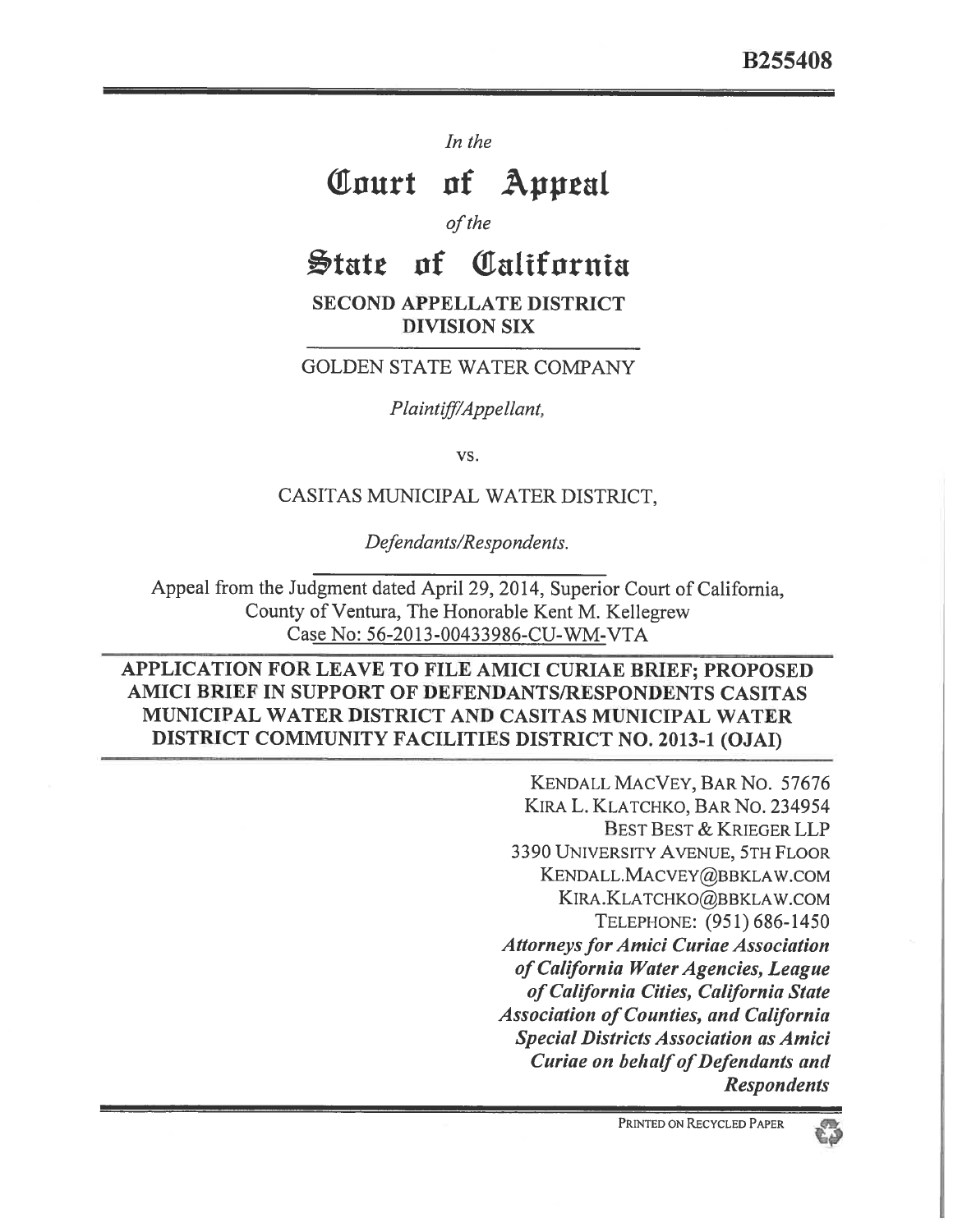## TABLE OF CONTENTS

# Page

| L           |                                                                                                                                                                  |
|-------------|------------------------------------------------------------------------------------------------------------------------------------------------------------------|
| II.         | THE MELLO-ROOS ACT MANDATES THAT IT BE<br>LIBERALLY CONSTRUED TO EFFECTUATE ITS<br>$\mathcal{D}$                                                                 |
| III.        | THE MELLO-ROOS ACT AUTHORIZES THE<br>FINANCING OF THE ACQUISITION OF ANCILLARY<br>INTANGIBLE PROPERTY; OTHERWISE THE<br>PROVISIONS AND PURPOSES OF THE ACT WOULD |
| IV.         | THE MELLO-ROOS ACT AUTHORIZES THE<br>FINANCING OF ACQUISITIONS BY EMINENT                                                                                        |
| $V_{\cdot}$ | THE MELLO-ROOS ACT AUTHORIZES FINANCING<br>FOR THE ACQUISITION OF EXISTING WATER<br>13                                                                           |
| VI.         |                                                                                                                                                                  |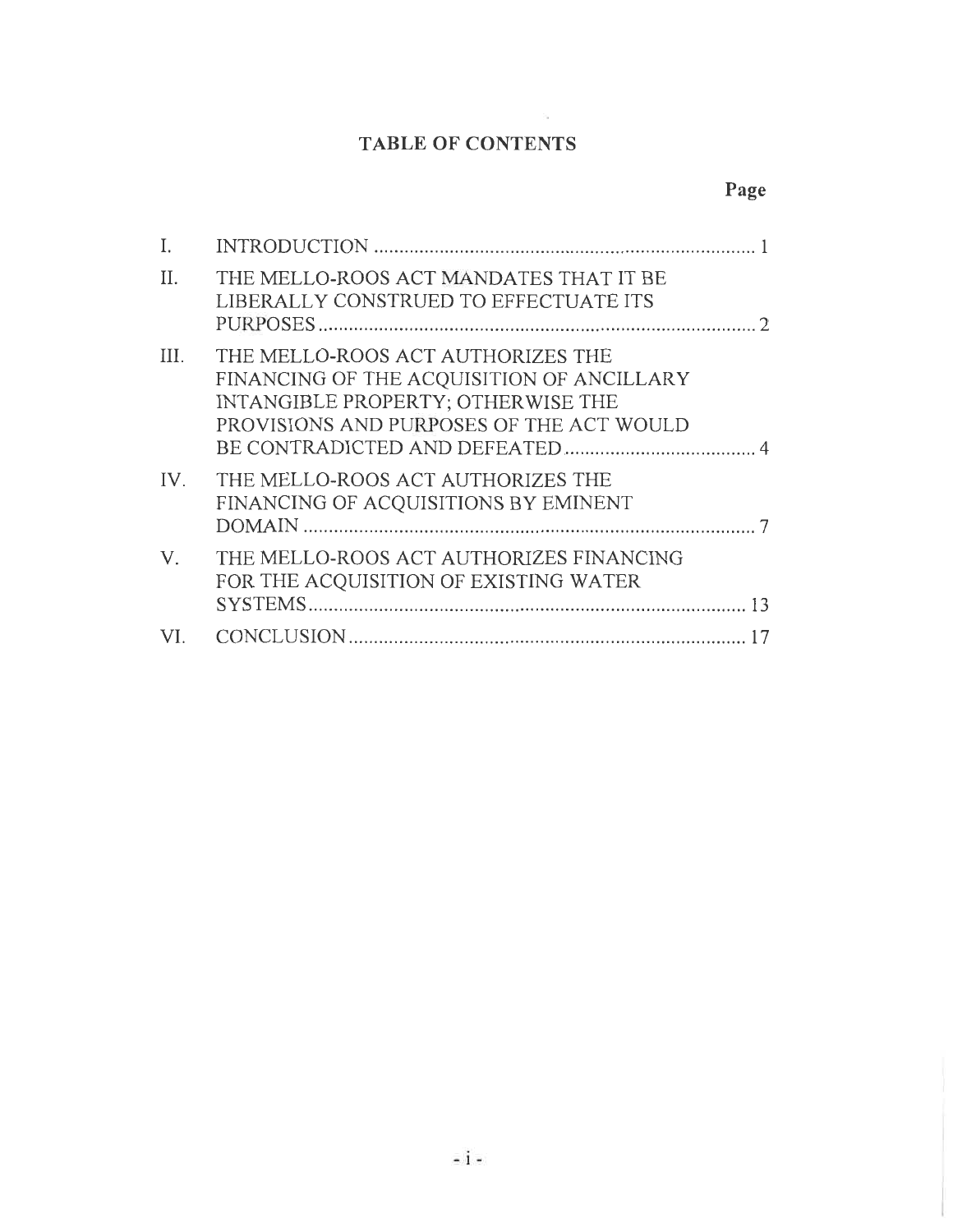### **TABLE OF AUTHORITIES**

### **State Cases**

| Azusa Land Partners v. Dept. of Industrial Relations (2010)                                                                       |
|-----------------------------------------------------------------------------------------------------------------------------------|
| Courtesy Ambulance Service v. Superior Court (1992)                                                                               |
| Kazi v. State Farm Fire & Casualty Co. (2001)                                                                                     |
| Parris v. Zolin (1996)                                                                                                            |
| Warner v. Fire Ins. Exchange (1991)                                                                                               |
| <b>State Statutes</b>                                                                                                             |
|                                                                                                                                   |
|                                                                                                                                   |
|                                                                                                                                   |
| Government Code § 53311 ("Mello-Roos Community<br>Facilities Act of 1982"). 2, 3, 1, 2, 3, 4, 6, 7, 8, 10, 11, 12, 13, 16, 17, 18 |
|                                                                                                                                   |
|                                                                                                                                   |
|                                                                                                                                   |
|                                                                                                                                   |
|                                                                                                                                   |
|                                                                                                                                   |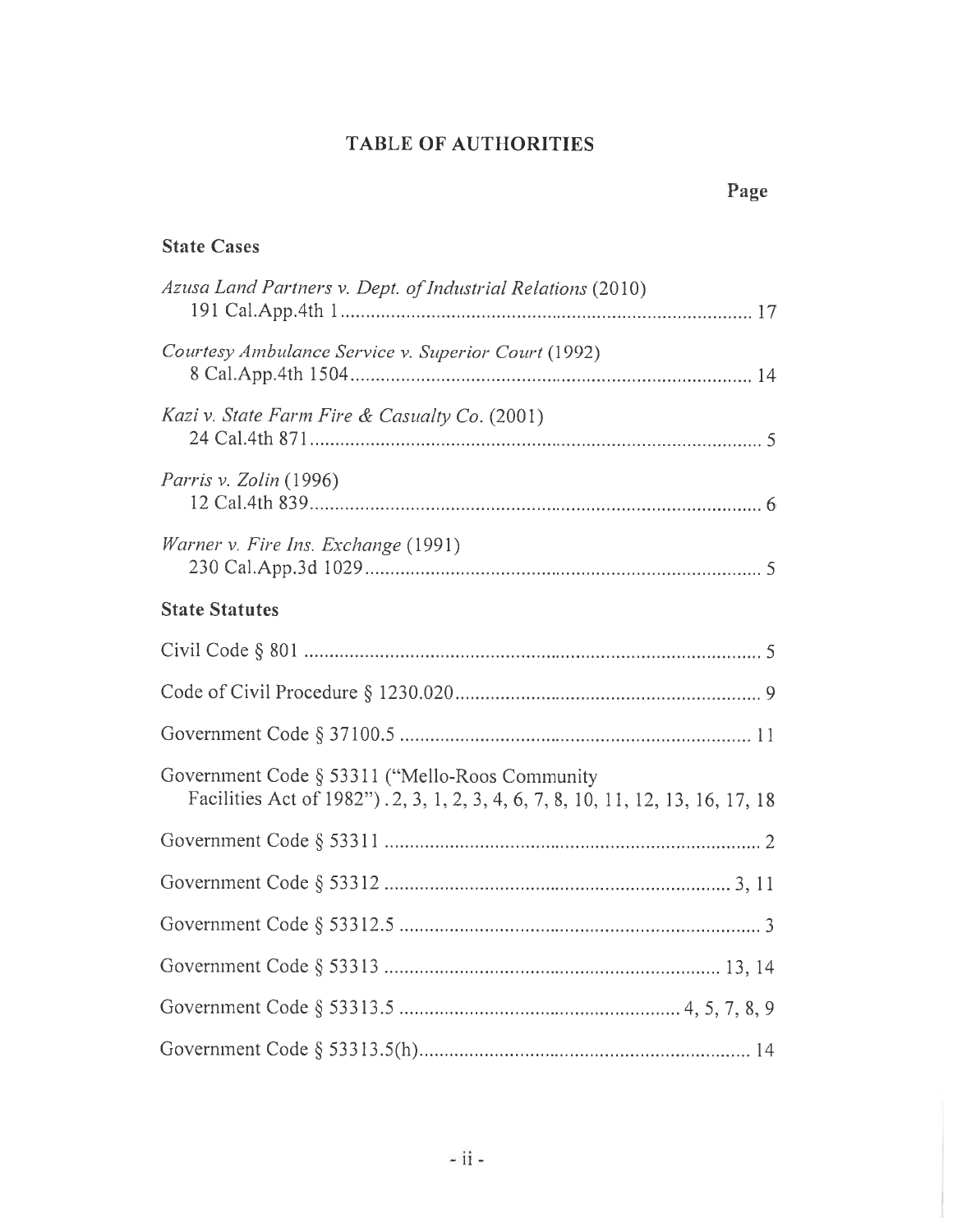### **TABLE OF AUTHORITIES (continued)**

| Public Utilities Code § 2718 et seq. ("Public Water System" |  |  |
|-------------------------------------------------------------|--|--|
|                                                             |  |  |
|                                                             |  |  |
| <b>Rules</b>                                                |  |  |
|                                                             |  |  |
| <b>Other Authorities</b>                                    |  |  |
| California Public Utilities Commission, 2010 Water Action   |  |  |
|                                                             |  |  |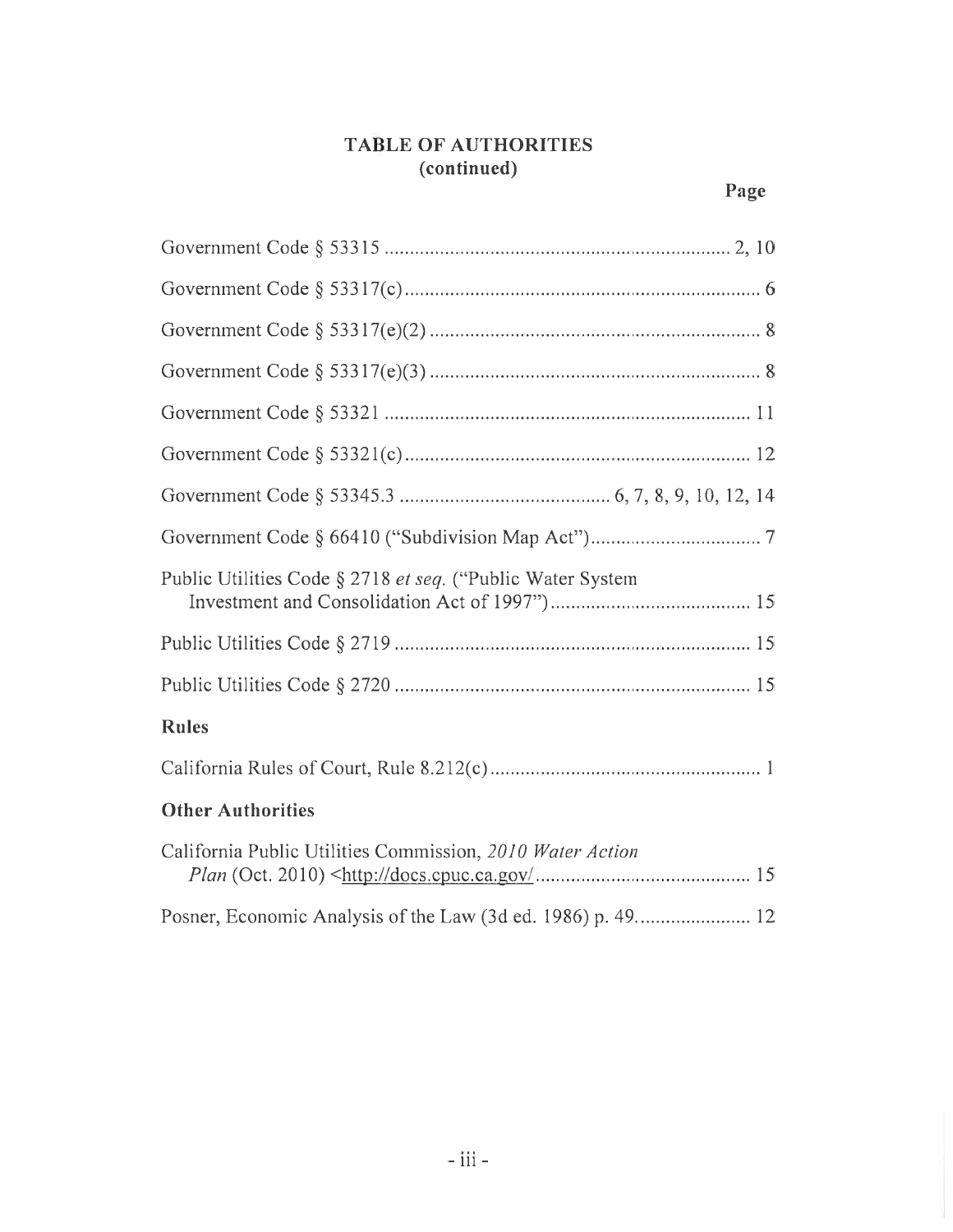#### **TABLE OF AUTHORITIES (continued)**

**Page** 

Rural Water Company *&* Golden State Water Company, *Application of Rural Water Company and Golden State Water Company for an Order Authorizing Rural Water Company to Sell and Golden State Water Company to Purchase the Public Utility Assets of Rural Water Company, and Request for Expedited, Ex Parte Consideration* (Oct. 10, 2013) <http://docs.cpuc.ca.gov/PublishedDocs/Efile/G000/M079 /K258/79258140.PDF> [as of January 25, 2015]................................... 16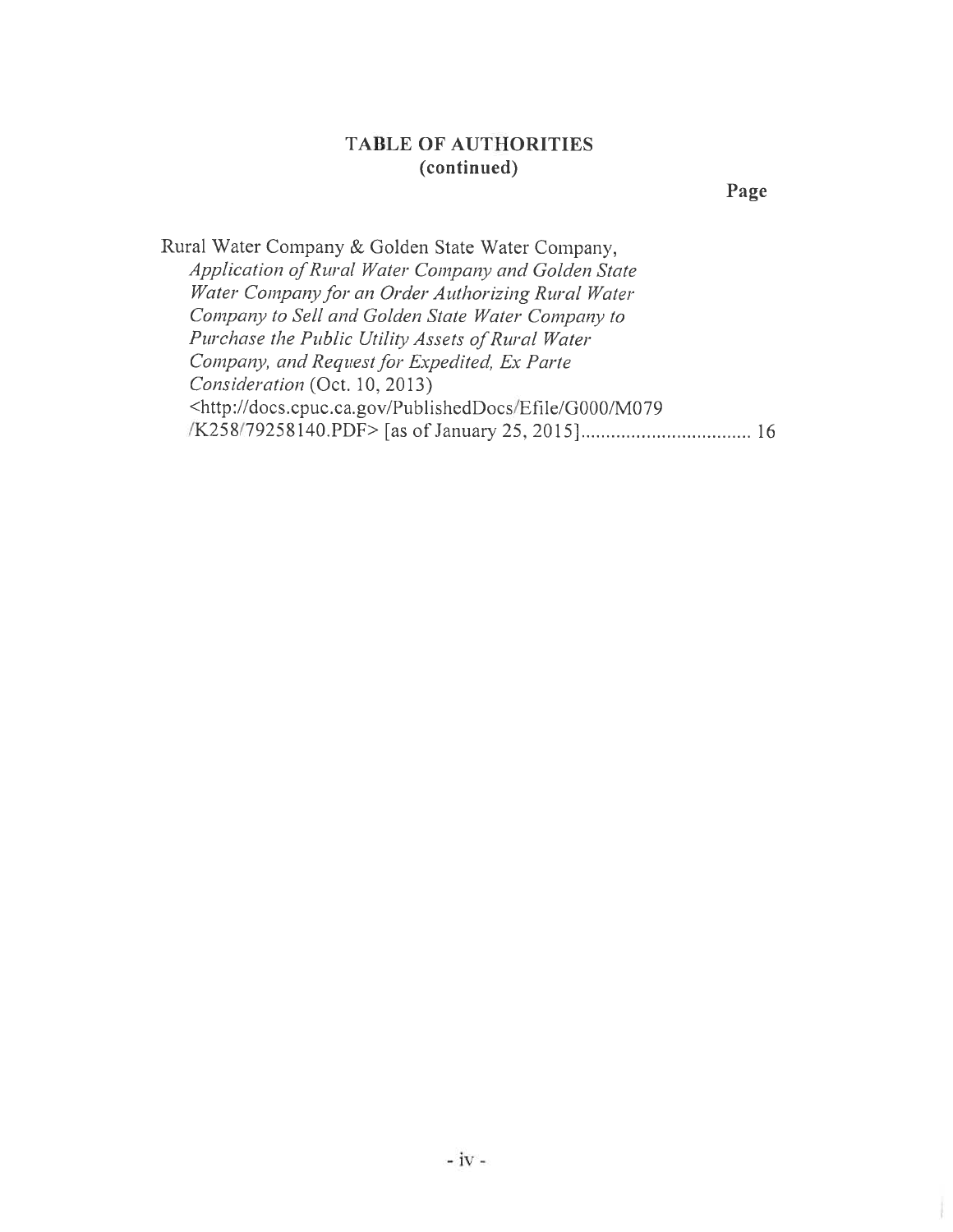#### **APPLICATION FOR PERMISSION TO FILE AMICI BRIEF**

The Association of California Water Agencies ("ACWA"), the League of California Cities ("League"), the California State Association of Counties ("CSAC"), and the California Special Districts Association ("CSDA") (collectively "Amici"), jointly apply to this Court under California Rules of Court, rule 8.212, subdivision (c), for permission to file an amici curiae brief in the above-referenced case. This proposed brief is in support of Defendants/Respondents, Casitas Municipal Water District and Casitas Municipal Water District Community Facilities District No. 2013-1 ("OJAI").

ACWA is a non-profit public benefit corporation organized and existing under the laws of the state of California since 1910. ACWA is comprised of over 450 water agencies, including cities, municipal water districts, irrigation districts, county water districts, California water districts and special purpose agencies. ACWA's Legal Affairs Committee, comprised of attorneys from each of ACWA's 10 regional divisions throughout the State, monitors litigation **and** has **determined that this** case involves issues of significance to ACWA's member agencies because the ability to finance public water services and facilities, including the acquisition of water facilities and related and ancillary rights through eminent domain, through all available financing methods is essential to assuring a safe and reliable water supply for all Californians.

The League is an association of 472 California cities dedicated to protecting and restoring local control to provide for the public health, safety, **and** welfare of their residents and to enhance the quality of life for all Californians. The League is advised by its Legal Advocacy Committee, which is comprised of 24 city attorneys from all regions of the State. The Committee monitors litigation of concern to municipalities, and identifies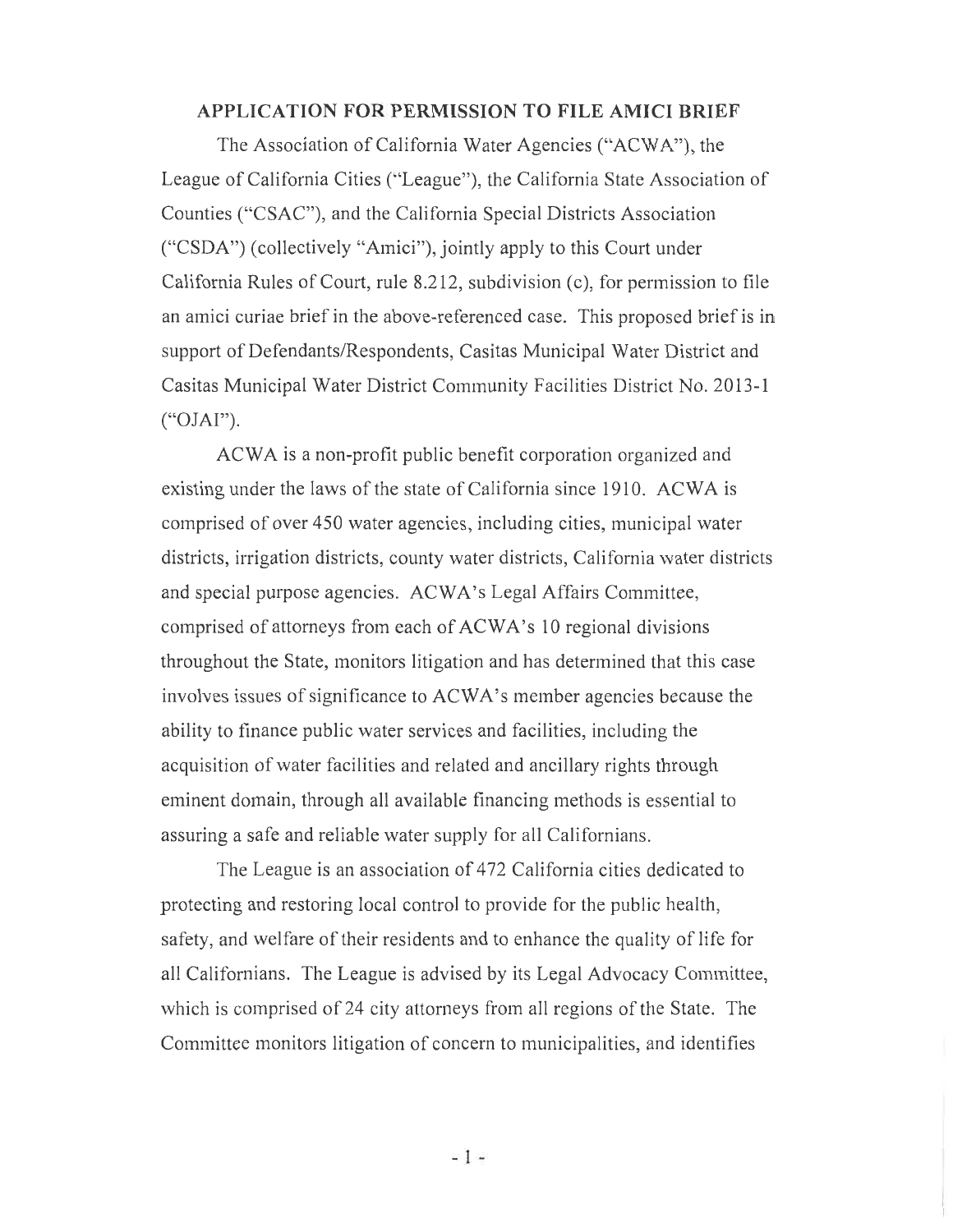those cases that have statewide or nationwide significance. The Committee has identified this case as having such significance.

CSAC is a non-profit corporation. Its members are the 58 California counties. CSAC sponsors a Litigation Coordination Program and the County Counsel's Association of California administers the program. CSAC's Litigation Overview Committee, made up of county counsels throughout the state, oversees the program and monitors litigation that is of concern to counties statewide.

CSDA is a California non-profit corporation consisting of in excess of 1,000 special district members throughout California. These special districts provide a wide variety of public services to both suburban and rural communities, including water supply, treatment and distribution; sewage collection and treatment; fire suppression and emergency medical services; recreation and parks; security and police protection; solid waste collection, transfer, recycling and disposal; library; cemetery; mosquito and vector control; road construction and maintenance; pest control and animal control services; and harbor and port services. California special districts are empowered by statute to acquire property and facilities by eminent domain. California special districts are also empowered by statute to use the Mello-Roos Community Facilities Act ("Mello-Roos Act") to finance acquisition of property, facilities and services. CSDA monitors litigation of concern to its members and identifies those cases that are of statewide significance.<sup>1</sup>

 $<sup>1</sup>$  No party or any counsel for a party authored the proposed brief, in</sup> whole or in part, or made a monetary contribution to fund preparation or submission of the brief. This brief has been prepared entirely on a pro bono basis.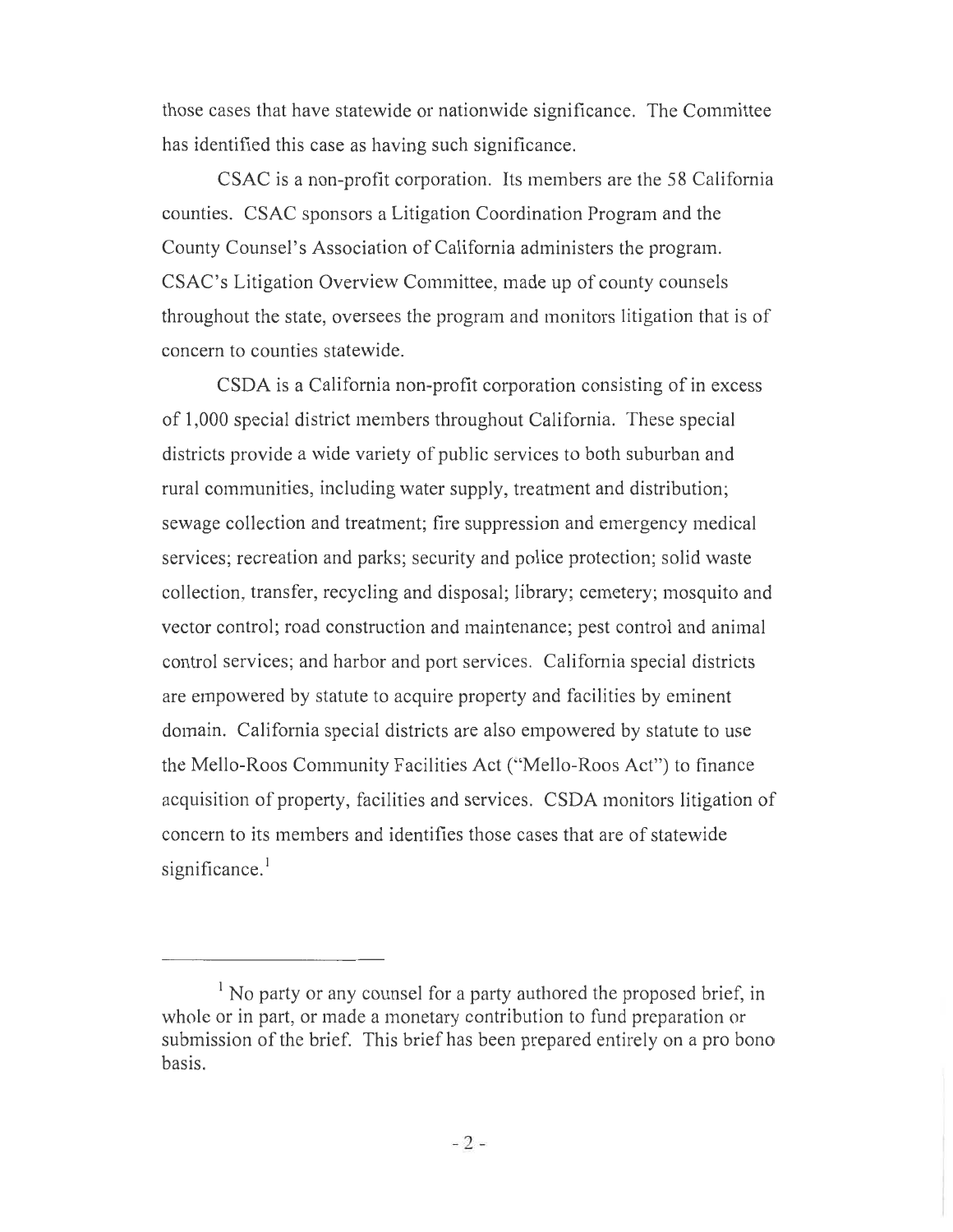Because the Mello-Roos Act provides a critical and well-established means of financing a wide range of city, county, district, and other public facilities, infrastructure and services throughout California, each of the Amici organizations on behalf of their memberships believe this case has statewide significance warranting their participation as amici.

Amici and their members have a direct interest in the legal issues presented in this case. The Mello-Roos Act is a critical financing instrument for providing public infrastructure owned and operated by water agencies, cities, counties and special districts. It is a widely used tool that has provided billions of dollars toward today's streets, water and sewer services and facilities, parks, and other public facilities, infrastructure and services throughout California. Appellant Golden State Water Company is asserting positions and interpretations of the Mello-Roos Act that, if accepted, would eviscerate the Act. These positions include asserting that the Act does not allow for financing of litigation in general and eminent domain litigation in particular, prohibits the acquisition of tangible property if ancillary intangible property is involved, and prohibits the acquisition of existing water systems. These positions have greater implications regarding the financing of public infrastructure in general and would render much of such financing under the Act impractical. Amici believe that these interpretations are erroneous as a matter of law.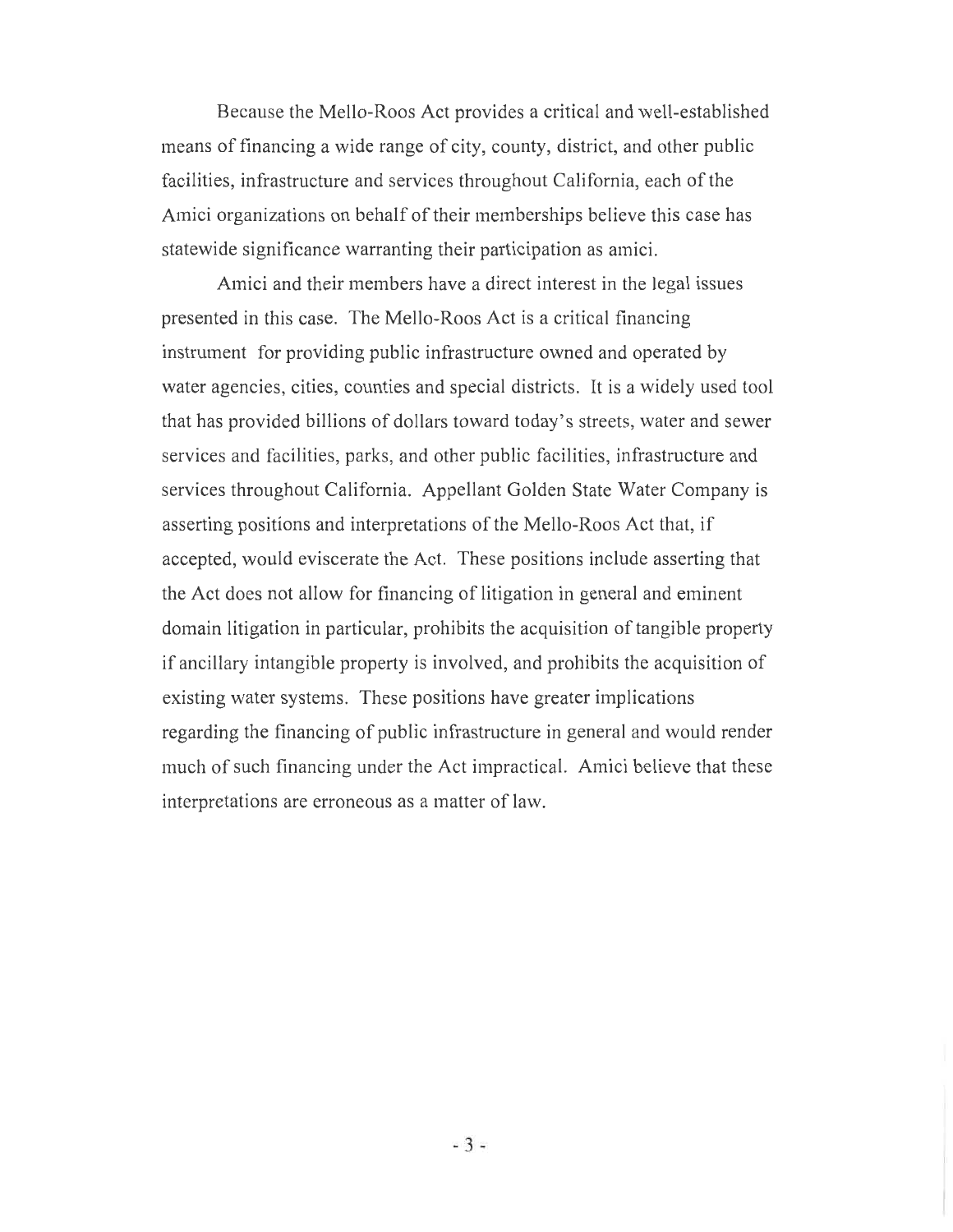Amici accordingly have a direct stake in the outcome of this case and believe that the brief will assist the Court in ruling on these issues. Amici therefore respectfully request leave to file the attached brief.

Respectfully submitted,

Dated: January 28, 2015 BEST BEST & KRIEGER LLP

By: *74g4.4a* 

Kendall H. MacVey Kira L. Klatchko Attorneys for Amici Curiae Association of California Water Agencies, League of California Cities, California State Association of Counties, and California Special Districts Association as Amici Curiae on behalf of Defendants and Respondents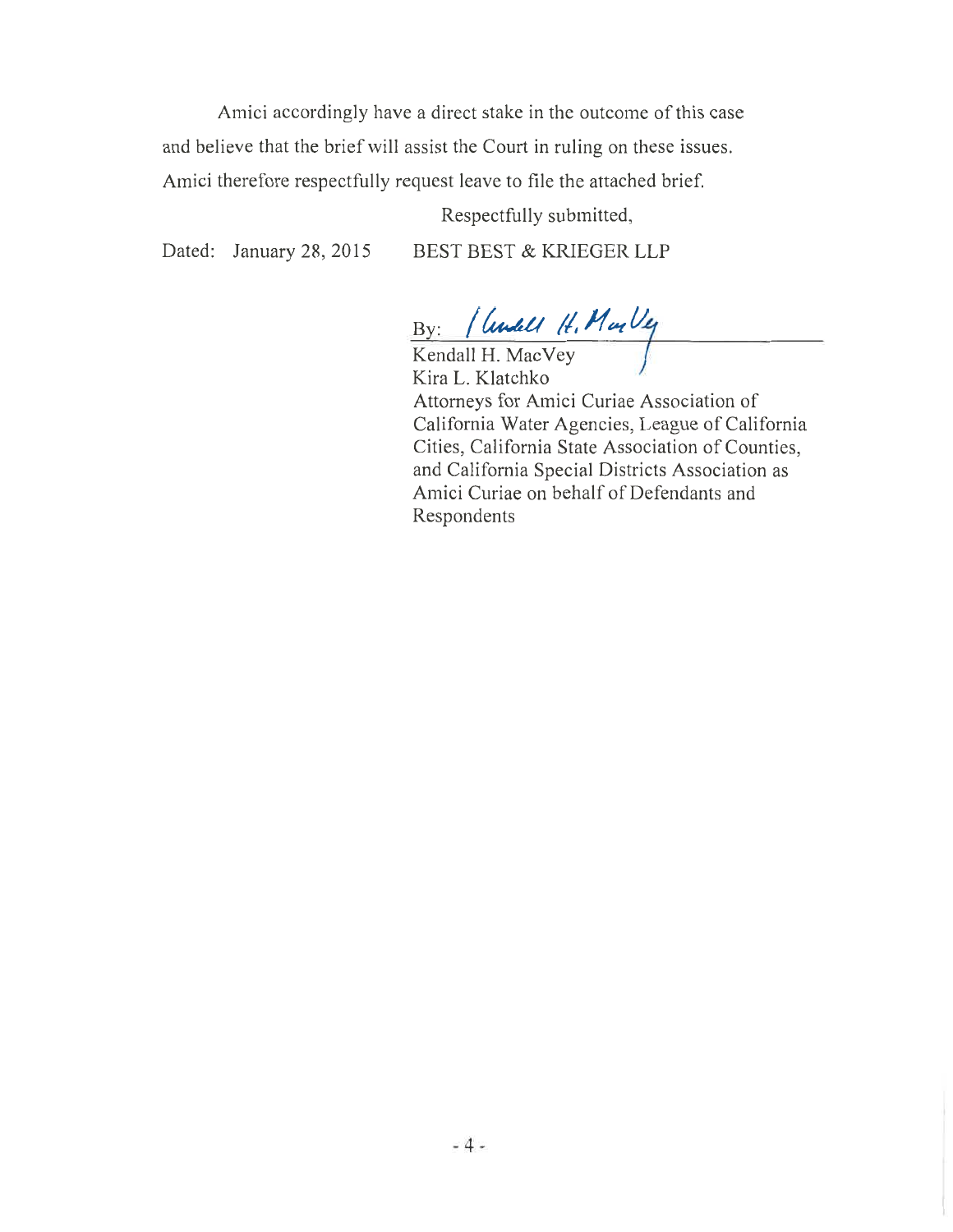#### **I.**

#### **INTRODUCTION**

This brief will focus on the substantive legal arguments that Golden State Water Company advances in interpreting the Mello-Roos Act (Government Code sections 53311 et seq.).<sup>1</sup>

Golden State's principal contentions that this brief will address are:

(1) the Mello-Roos Act can never be used to finance the acquisition of real and tangible property if ancillary intangible property rights are also involved;

(2) the Mello-Roos Act cannot be used to finance acquisition by eminent domain or contribute financially toward litigation generally;

(3) the Mello-Roos Act cannot be used to finance the acquisition by a water agency of an existing water system owned and operated by another water provider.

These interpretations are not merely wrong—they are dangerously wrong and threaten to undermine in certain major respects the viability of the Act itself. They do so by offering a cramped, strict construction of the Act that would undercut its ability to finance right-of-way acquisitions and construction and operation of public infrastructure and facilities.

As will be shown, the adoption of these positions will result in collateral damage to the Mello-Roos Act going beyond the specific battle between Golden State and the Casitas Municipal Water District.

Amici agree with Golden State in one respect. In its briefs it repeats—almost like a mantra—"read the statute." (See. e.g., Opening Brief of Plaintiff and Appellant (Opening Brief), p. 30.)

<sup>&</sup>lt;sup>1</sup> Hereafter, all code sections refer to the Government Code unless otherwise stated.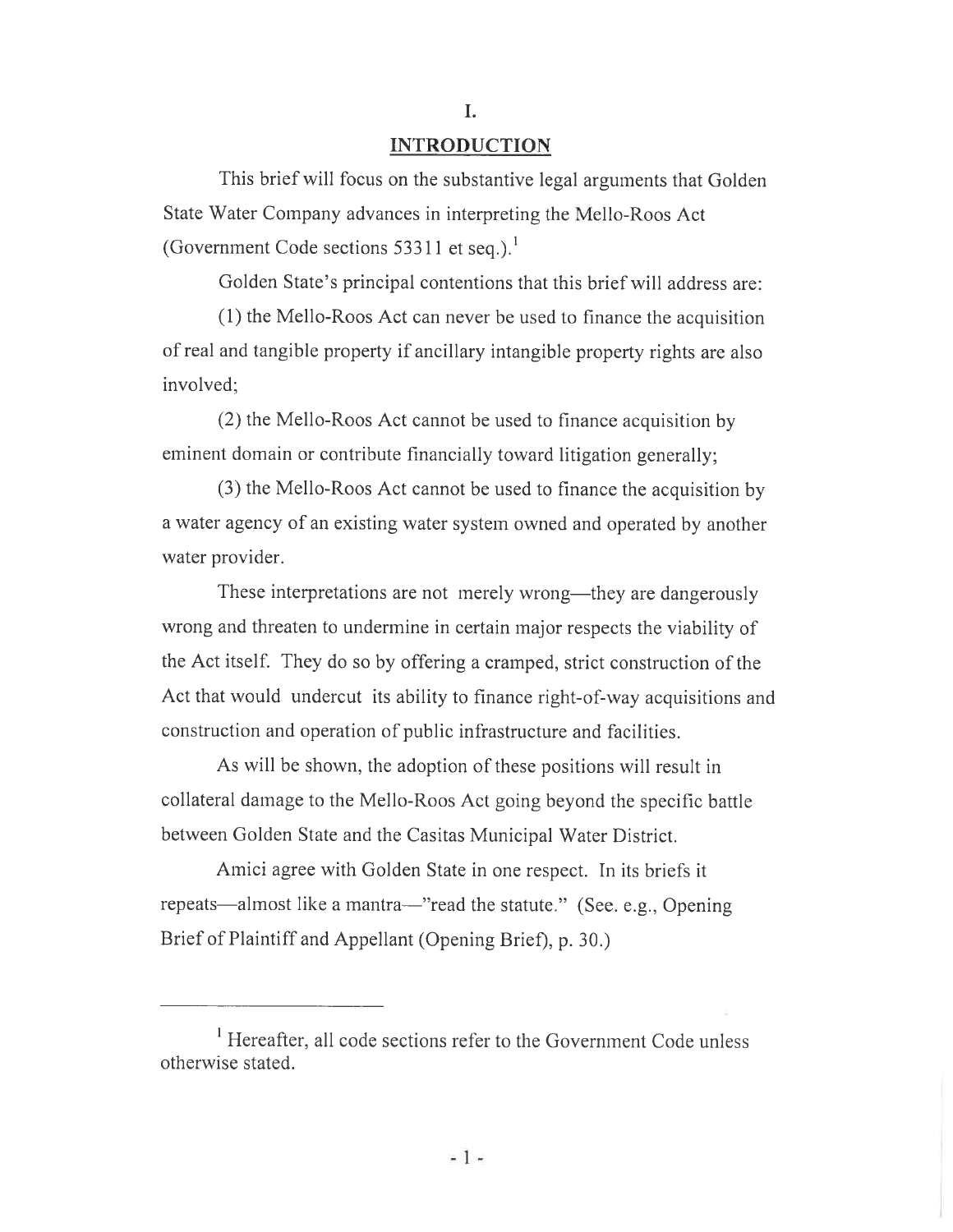Doing so, carefully, fully in context, will show why this Court should and must reject each and every one of Golden State's contentions.

#### II.

## THE MELLO-ROOS ACT MANDATES THAT IT BE LIBERALLY CONSTRUED TO EFFECTUATE ITS PURPOSES

Golden State's contentions rest solely on its interpretation of the Mello-Roos Act. It is imperative, therefore, to know what applicable rules of statutory construction apply. Those rules are provided by the plain language of the statute itself.

Section 53315 states:

This chapter shall be liberally construed in order to effectuate its purposes. No error, irregularity, informality, and no neglect or omission of any officer, in any procedure taken under this chapter, which does not directly affect the jurisdiction of the legislative body to order the installation of the facility or the provision of service, shall void or invalidate such proceeding or any levy for the costs of such facility or service.

This provision does two things. First, it sets the rules for interpreting the statute. It states: "This chapter shall be liberally construed in order to effectuate its purposes." (Gov. Code, § 53315.) It does not say it shall be strictly construed; it says liberally construed. It does not say only select sections of the Act are to be liberally construed to effectuate its purposes—it says *"this chapter"* shall be liberally construed. *(Ibid.,*  emphasis added.) This mandated rule of liberal construction covers every provision in the Act itself. Section 53311 states: "This chapter shall be known and be may be cited as the 'Mello-Roos Community Facilities Act of 1982."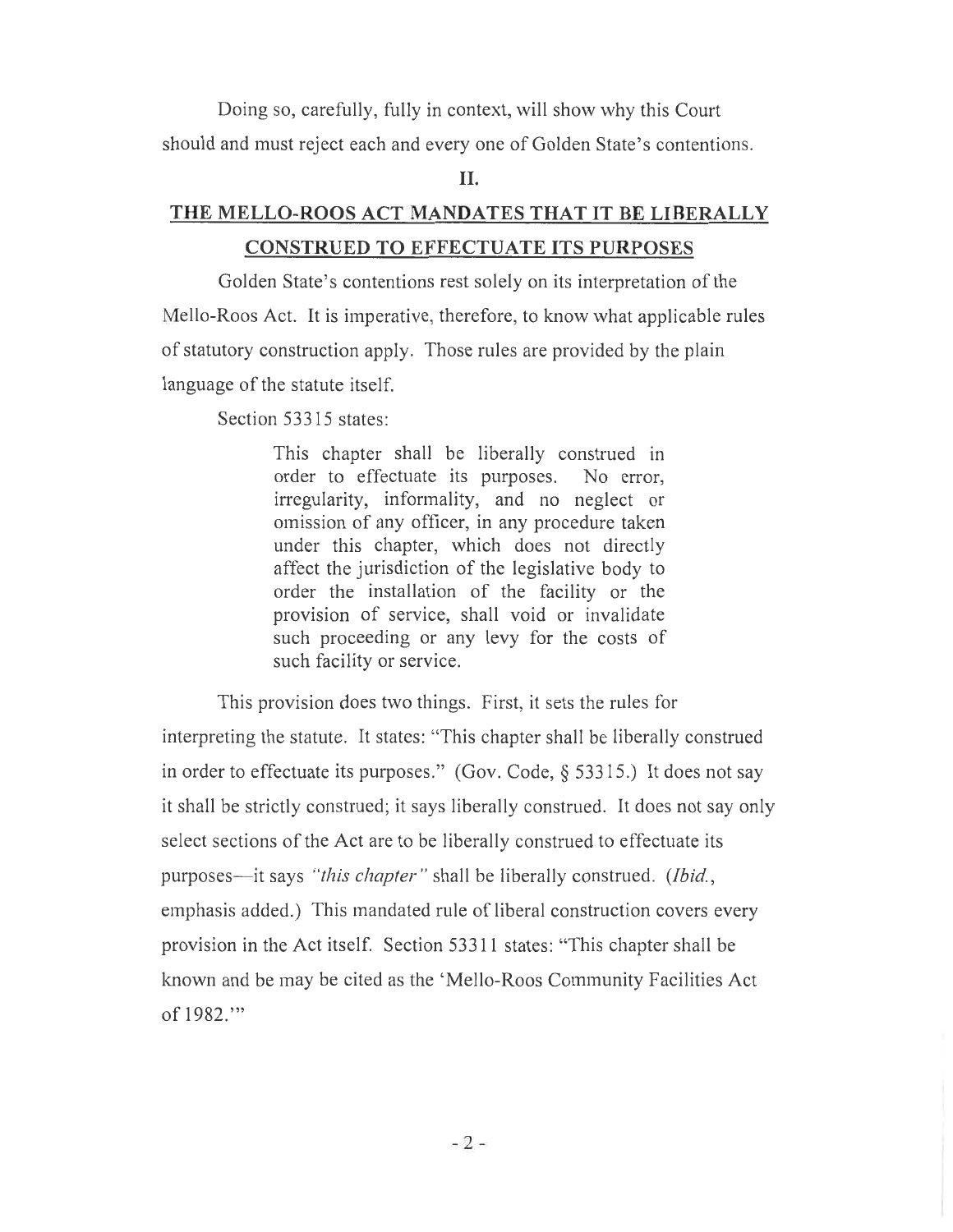Second, the provision makes clear that errors and other irregularities—unless jurisdictional—are to be disregarded for purposes of voiding or invalidating any proceeding under the Act. This is a powerful legislative mandate demonstrating the Legislature's clear and unequivocal intent to give Mello-Roos financings broad sweep and a strong presumption of validity.

This legislative mandate is further underscored by

Section 53312.5:

The local agency may take any actions or make any determinations which it determines are necessary or convenient to carry out the purposes of this chapter and which are not otherwise prohibited by law.

This provision also does two things. First, it establishes a "necessary and convenient" clause for implementing the Act. Second, it establishes that the determinations of what is "necessary and convenient" belongs to the local agency unless prohibited by law. It is not up to another agency or to the courts to second-guess these determinations by the local agency, except to the extent they are otherwise prohibited by law.

A third provision further manifests the unequivocal legislative intent that the Act must be construed in a manner most deferential to allowing financings under the Act. Section 53312 states:

> Any provision in this chapter which conflicts with any other provision of law shall prevail over the other provision of law.

This means, for example, that some other principle of strict construction that otherwise would apply must be disregarded. It means that the provisions of the Mello-Roos Act are at the very apex of the hierarchy of all the other provisions of law.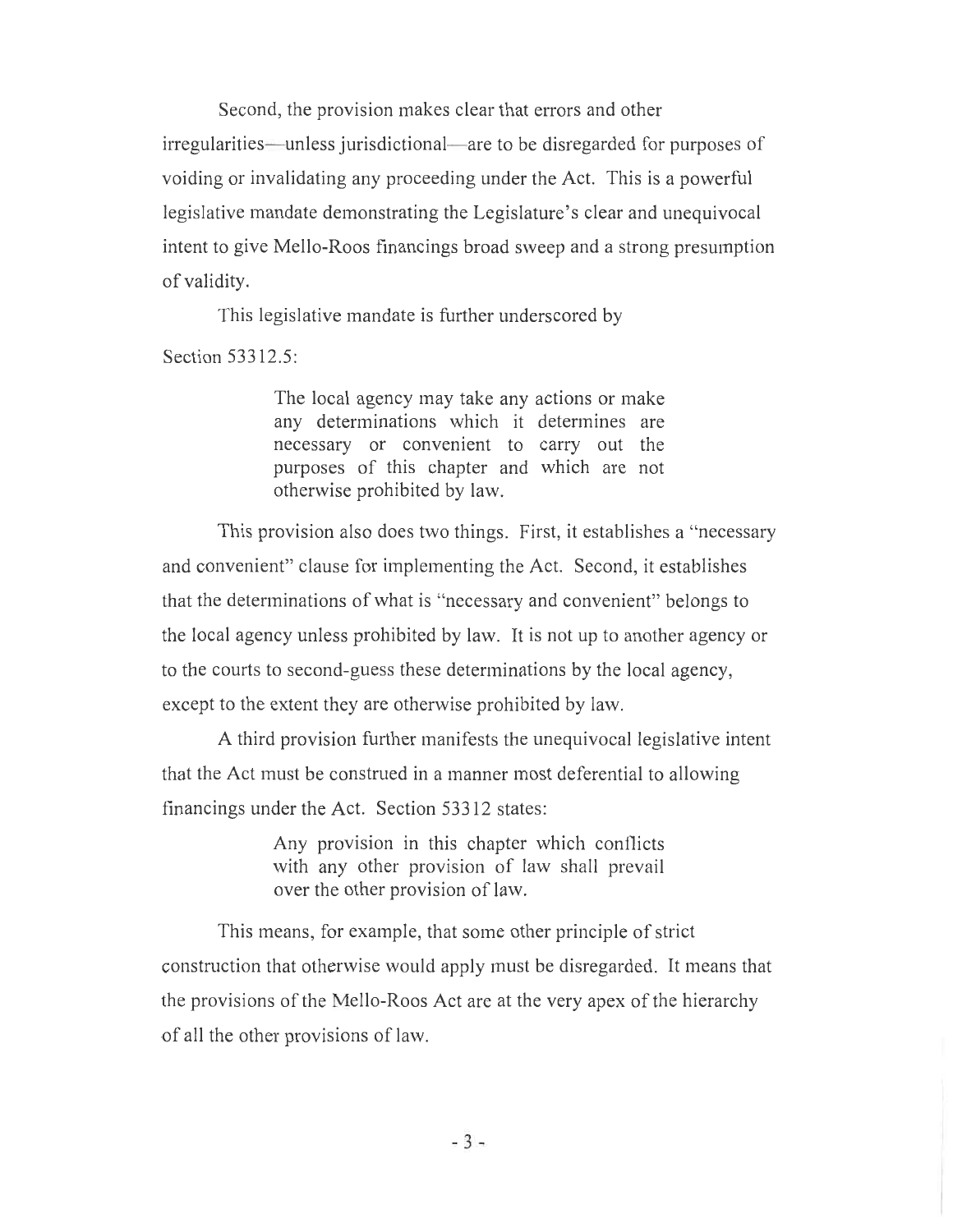These sections taken collectively reinforce each other. It is difficult to discern how the Legislature could have made itself any clearer that the Act is to be broadly, not narrowly, construed.

As will be seen, Golden State's arguments flout these rules of statutory construction in defiance of this clear legislative intent and mandate.

#### III.

# THE MELLO-ROOS ACT AUTHORIZES THE FINANCING OF THE ACQUISITION OF ANCILLARY INTANGIBLE PROPERTY; OTHERWISE THE PROVISIONS AND PURPOSES OF THE ACT WOULD BE CONTRADICTED AND DEFEATED

Golden State, in both its opening and reply briefs, makes the blanket assertion that under no circumstances can Mello-Roos be used to finance the acquisition of intangible property. This assertion is based on Golden State's selective reading of Section 53313.5. Instead of quoting only a portion of the first sentence of this section, the whole sentence should be read:

> A community facilities district may also finance the purchase, construction, expansion, improvement, or rehabilitation of any real or other tangible property with an estimated useful life of five years or longer or may finance planning and design work that is directly related to the purchase, construction, expansion or rehabilitation of any real or tangible property.

(Gov. Code, § 53313.5.)

Golden State interprets this provision as an exclusive limitation on the ability to use the Mello-Roos Act to finance the acquisition of intangible property. This interpretation contradicts the very provision Golden State relies upon. The provision states a community facilities district "may *also* finance the purchase . . . of any real or tangible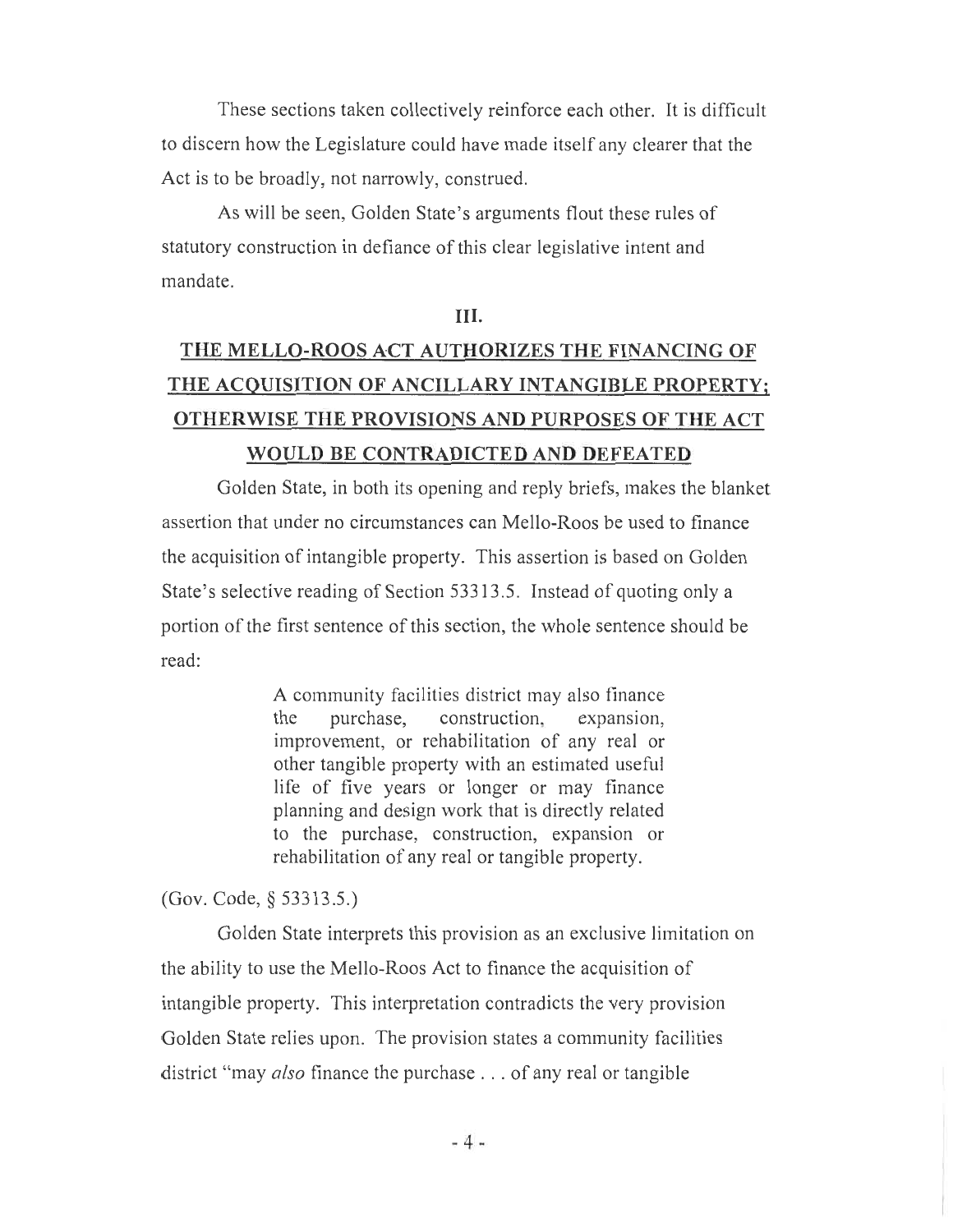property." (Gov. Code, § 53313.5, emphasis added.) The word "also" makes it very clear that this section is not a limitation, it is an addition of authority.

What Golden State also ignores is that the principal subject of the proposed acquisition at issue, a water system, essentially consists of real and tangible property. It is, after all, a physical system with pipelines, reservoirs, wells, water pumps, and real estate. But Golden State argues that because it is possible some "intangible property" may have to be acquired too, none of the acquisition can be financed. Nothing in the Act suggests such a limitation, and other specific provisions in the statute demonstrate the contrary.

Golden State never defines what it means by tangible and intangible property. The California Supreme Court has defined "tangible property" as referring to "things that can be touched, seen, and smelled." *(Kazi v. State Farm Fire & Casualty Co.* (2001) 24 Cal.4th 871, 880, citing *Warner v. Fire Ins. Exchange* (1991) 230 Cal.App.3d 1029, 1034.)

In *Kazi,* the Court addressed the question whether easements are tangible or intangible property. It held that easements are intangible property: "An easement is therefore an incorporeal or intangible property right that does not relate to physical objects but is instead imposed on the servient land to benefit the dominant tenement land." *(Kazi v. State Farm Fire & Casualty Co., supra,* 24 Ca1.4th at p. 881, citations omitted.) It went on to state that "an appurtenant easement is a burden on land that creates a right-of-way or the right to use the land only." *(Id.* at pp. 880- 881, citing Civil Code section 801.) It concluded: "As a matter of law, therefore, an easement, representing only a nonpossessory right to use another's property, is not tangible property." *(Id.* at p. 881.)

- 5 -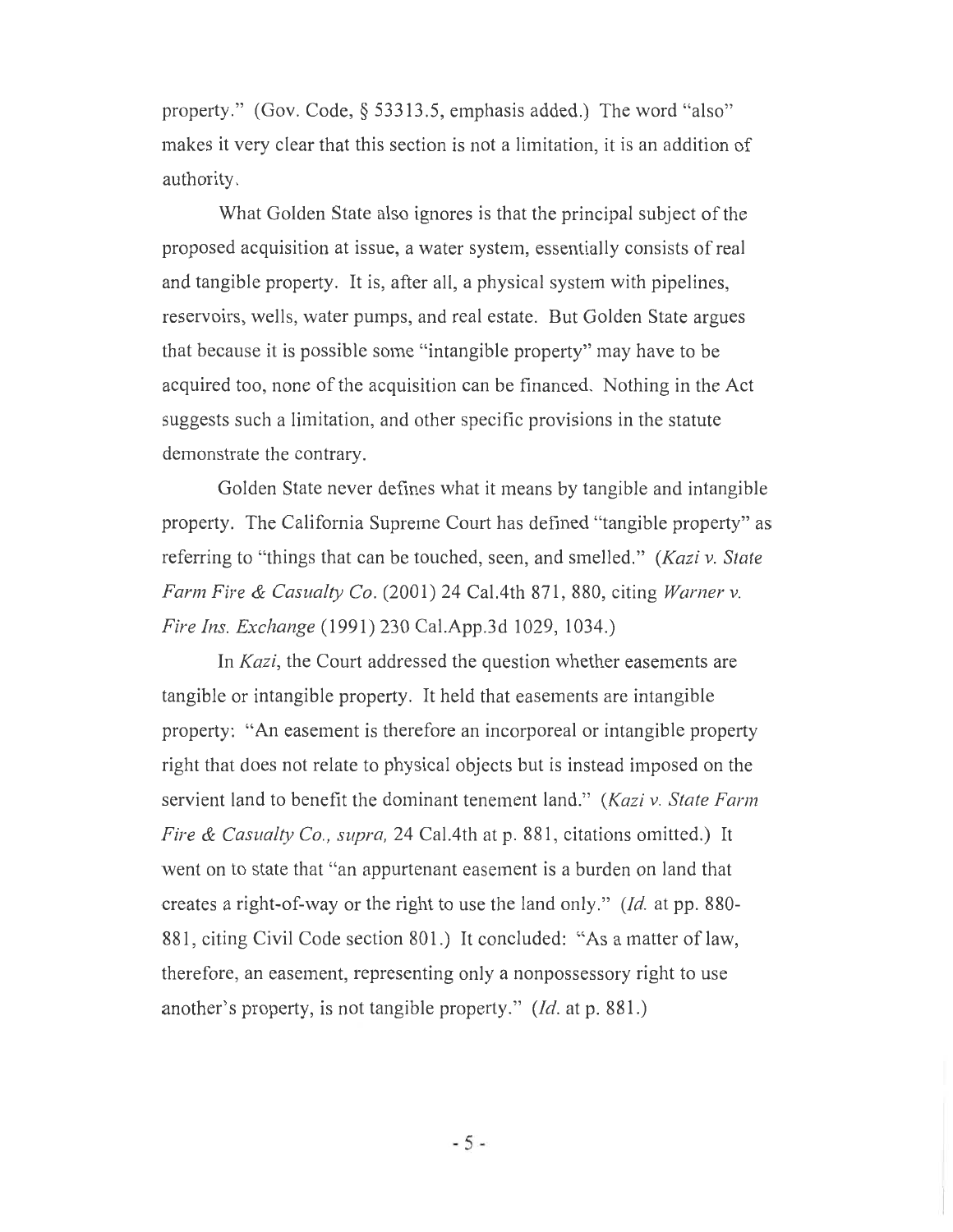Yet the Mello-Roos Act clearly authorizes the acquisition of rightsof-way and easements. Section 53317, subdivision (c), defines costs under the Act:

> "Cost" means the expense of constructing or purchasing the public facility and of related land, right-of-way, easements, including incidental expenses, and the cost of providing authorized services, including incidental expenses.

Section 53345.3 states that "[t]he amount of the proposed bonded indebtedness may include all costs" for acquisition of land and rights-ofway.

Golden State's interpretation that the Mello-Roos Act cannot finance the acquisition of intangible property contradicts the very terms of the Act. The Act clearly contemplates the financing of the acquisition of intangible property, i.e., easements and rights-of-way. Under basic principles of statutory construction, Golden State's interpretation must be rejected. The statute should be construed to give effect to all of provisions. *(Parris v. Zolin* (1996) 12 Ca1.4th 839, 845.)

Golden State's interpretation also would undermine the purposes of the Act. Not even Golden State disputes that the Act can be used to finance the acquisition of real property. But virtually all acquisitions of real property necessarily involve intangible property interests. Real property may be subject to a lease. It may be subject to liens, option agreements, and deeds of trust. Leases, liens, options, deeds of trust, are intangible property—reflecting rights relating to property. Just like easements and rights-of-way, these rights cannot be seen, touched or smelled. Any effective acquisition of real property for public infrastructure purposes generally must be encumbrance-free to avoid loss of control of the property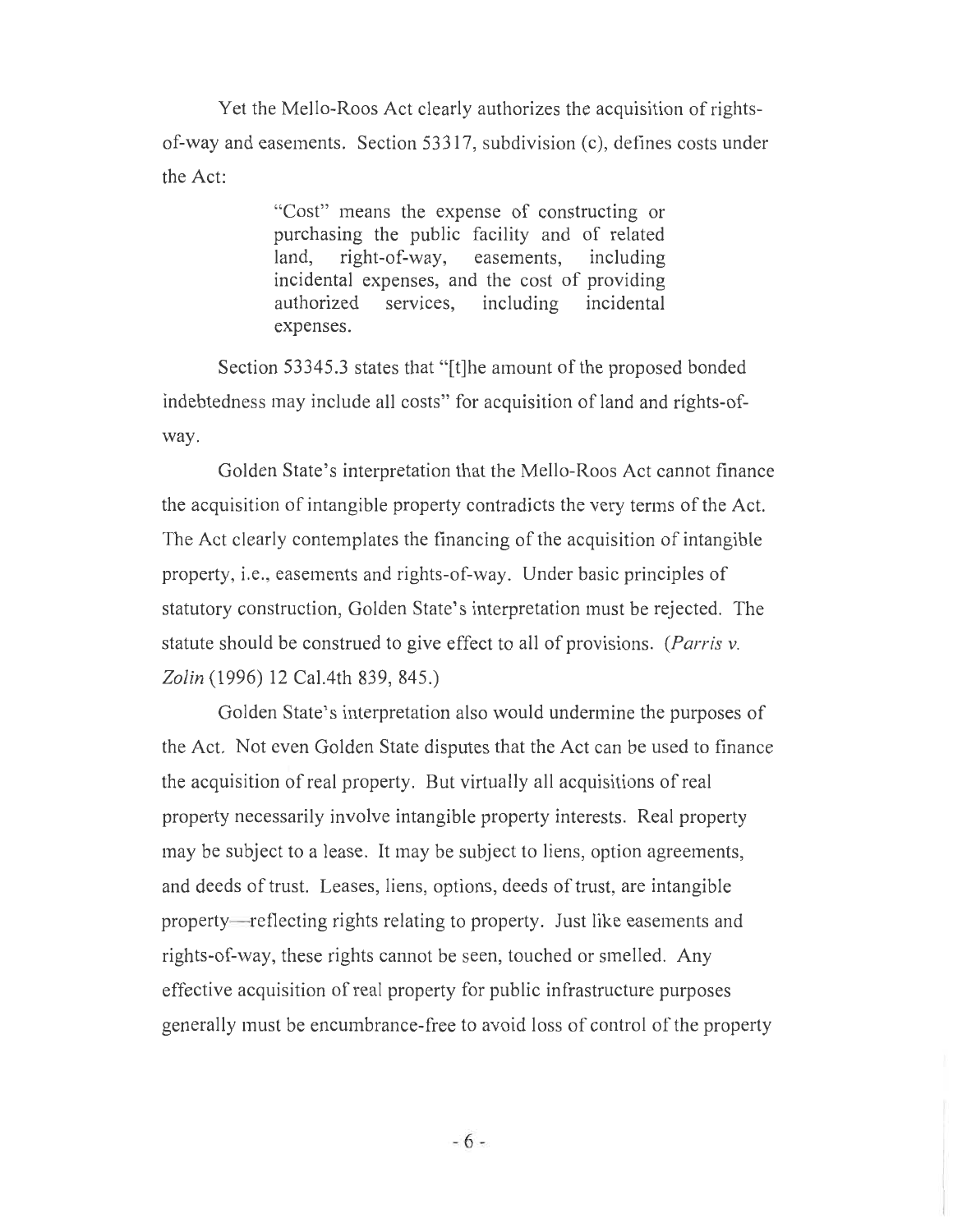used for infrastructure. But encumbrances are intangible by their very nature.

If Golden State's interpretation was to be adopted, it would be practically impossible to use the Mello-Roos Act to fund the acquisition of real property because real property is commonly encumbered, especially when multiple parcels are involved in acquisitions for extended right-ofway corridors for roads and pipelines. But the Act clearly authorizes such financing. (See, e.g., Gov. Code, §§ 53313.5, 53345.3.) The Act must be liberally construed to effectuate its purposes. To adopt Golden State's interpretation would effectively eviscerate if not nullify the purposes of the Act generally and in particular the specific provisions in the Act that Golden State itself acknowledges authorize the financing of the acquisition of real and tangible property. Under the mandates of statutory construction contained in the Mello-Roos Act, Golden State's narrow, selective and strained construction of the statute must be rejected. The acquisition of real and tangible property, and any ancillary intangible property, is well within the purview of the Act.

#### IV.

## THE MELLO-ROOS ACT AUTHORIZES THE FINANCING OF ACQUISITIONS BY EMINENT DOMAIN

Golden State also asserts that the Mello-Roos Act cannot be used to finance acquisitions by eminent domain. It makes multiple arguments, which have been effectively addressed in Respondent's brief. This brief will not repeat the analysis in Respondent's Brief on such topics as how provisions for off-site improvements under the Subdivision Map Act demonstrate that the Mello-Roos Act can be used to finance eminent domain litigation, or how case law and statutes contemplate the terms "purchase" or "acquisition" to be inclusive of eminent domain. Amici, at the same time, do wish to affirm Respondent's contention that the Mello-

 $-7-$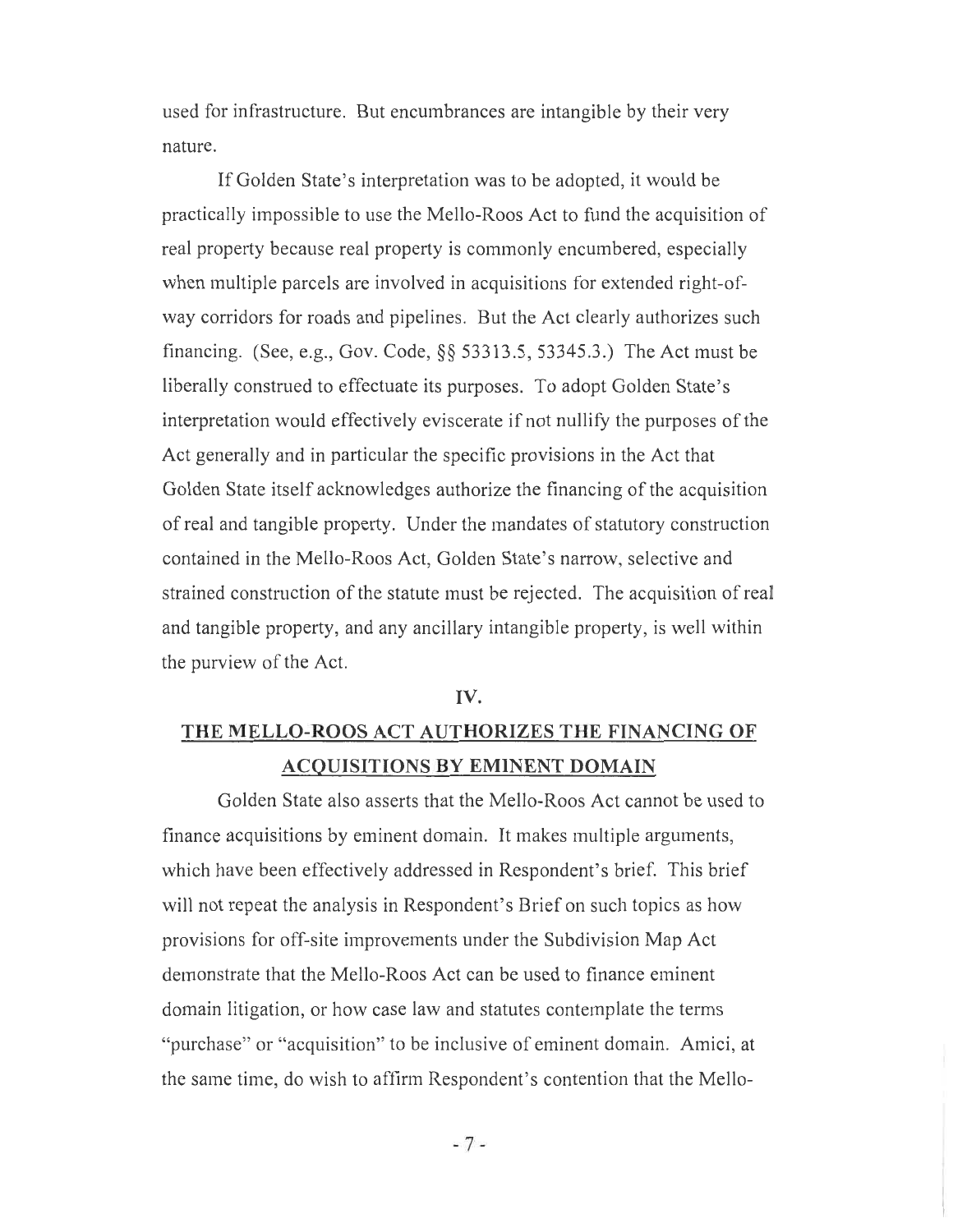Roos Act has been used to finance acquisition by eminent domain. In fact, one of the purposes for filing this brief is to safeguard this financing mechanism for acquisition by eminent domain.

In its zeal for its argument, Golden State even suggests that the Mello-Roos Act cannot be used to fund litigation at all. (See Opening Brief, pp. 12-13.) Does that mean that costs incurred by a community facilities district to bring a validation action regarding a financing under the Act cannot be funded? Does that mean such districts can be sued to extinction without the financial means to defend themselves? This is difficult to square with the statutory mandate that the Act is to be liberally construed to effectuate its purposes or that courts are not to second guess local agencies in their determinations of what are necessary costs. It also contradicts the express and plain language of the Act, which authorizes "costs otherwise incurred in order to carry out the authorized purposes of the district" and "[a]ny other expenses incidental to the construction, completion, and inspection of the authorized work." (Gov. Code, §§  $53317(e)(2)$ ,  $53317(e)(3)$ .) Furthermore, "[t]he amount of the proposed bonded indebtedness may include *all costs* and estimated costs incidental to, or connected with, the accomplishment of the purpose for which the proposed debt is to be incurred, *including, but not limited to, . . .*  architectural, engineering, inspection, *legal,* fiscal, and financial consultant fees  $\dots$ " (Gov. Code, § 53345.3, emphasis added.)

In Golden State's more narrow argument that the Mello-Roos Act cannot be used to finance acquisition by eminent domain it once again relies upon Section 53313.5. The first sentence in that section uses the term "purchase" and Golden State contends that the provision is a term of limitation. Golden State argues: "An acquisition by eminent domain is not a 'purchase' within the meaning of the Mello-Roos Act." (Opening Brief, p. 26.) But for the same reasons previously discussed in the section on

- 8 -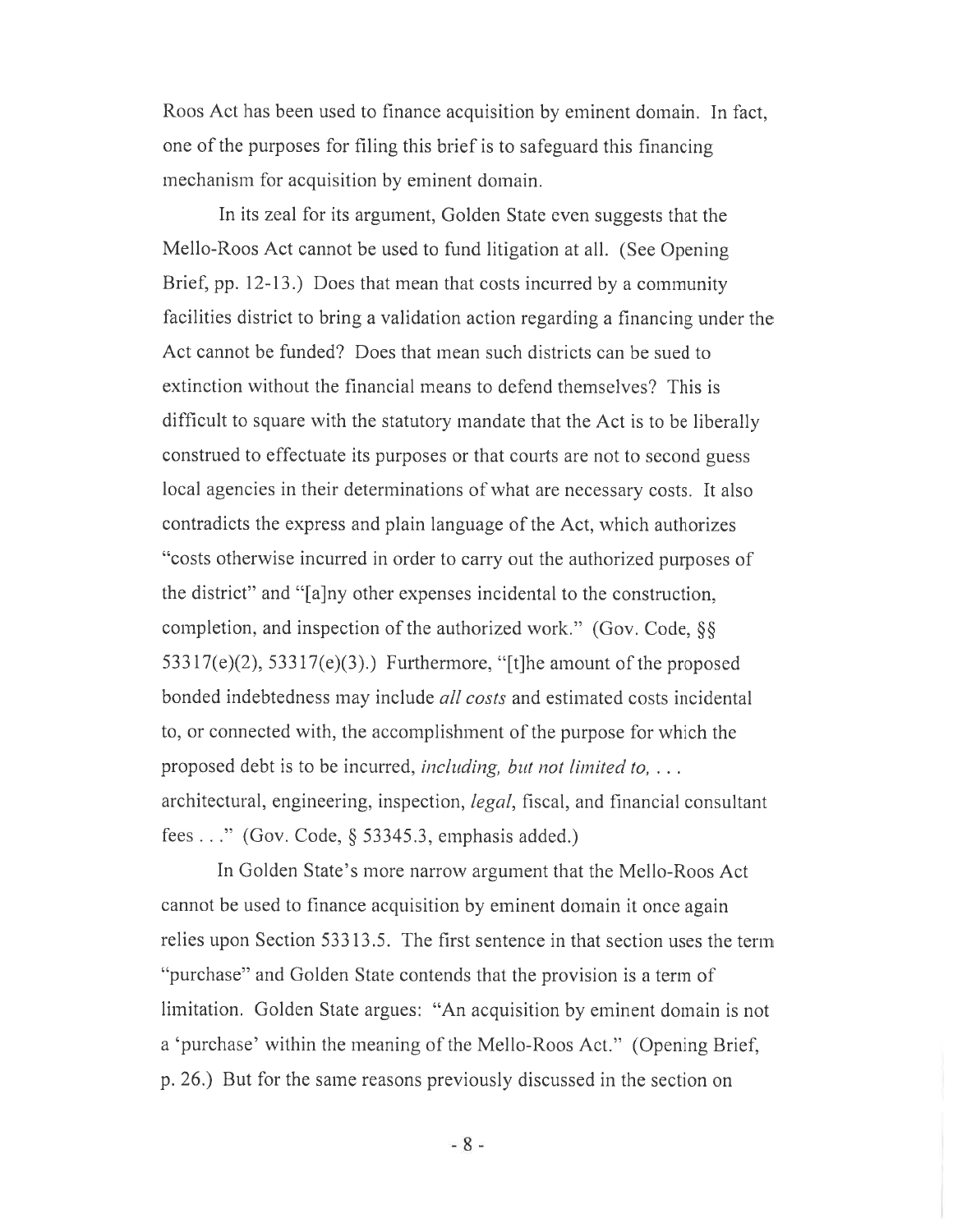intangible property, that interpretation of the section contradicts the very language of the first sentence in Section 53313.5, which uses the word "also," thereby indicating it is a provision of expansion, not limitation.

Most importantly, Golden State never comes to grips with Section 53345.3, which states in pertinent part:

> The amount of the proposed bonded indebtedness may include all costs and estimated costs incidental to, or connected with, the accomplishment of the purpose for which the proposed debt is to be incurred, including, but not limited to, the estimated costs of construction or acquisition of buildings, or both; acquisition of land, rights-of-way . . . architectural, engineering, inspection, legal, fiscal, and financial consultant fees . . .

In other words, this very broad list makes it clear that what can be financed under Mello-Roos includes the costs of *acquisition* of building, land and rights-of-way. An acquisition can be done by eminent domain. Golden State just said so in its brief when it referred to "acquisition by eminent domain" quoted immediately above.

Section 53345.3 also makes it clear that legal expenses can be financed—there is no limitation on what the legal fees are for, which could be for eminent domain purposes.

Golden State, however, contends that the power of eminent domain can never be implied—it has to be expressly authorized by statute and strictly construed. (See Opening Brief, pp. 29-33.)

There are at least three things wrong with this contention. First, it is true, both under statute and case law, that a public entity's power of eminent domain must be expressly authorized by statute. (See, e.g., Code Civ. Proc., § 1230.020.) But to borrow Golden State's terminology from its reply brief, this is a "sleight of hand." (See Reply Brief of Plaintiff and Appellant (Reply Brief), p. 2.) The power of eminent domain must be

 $-9-$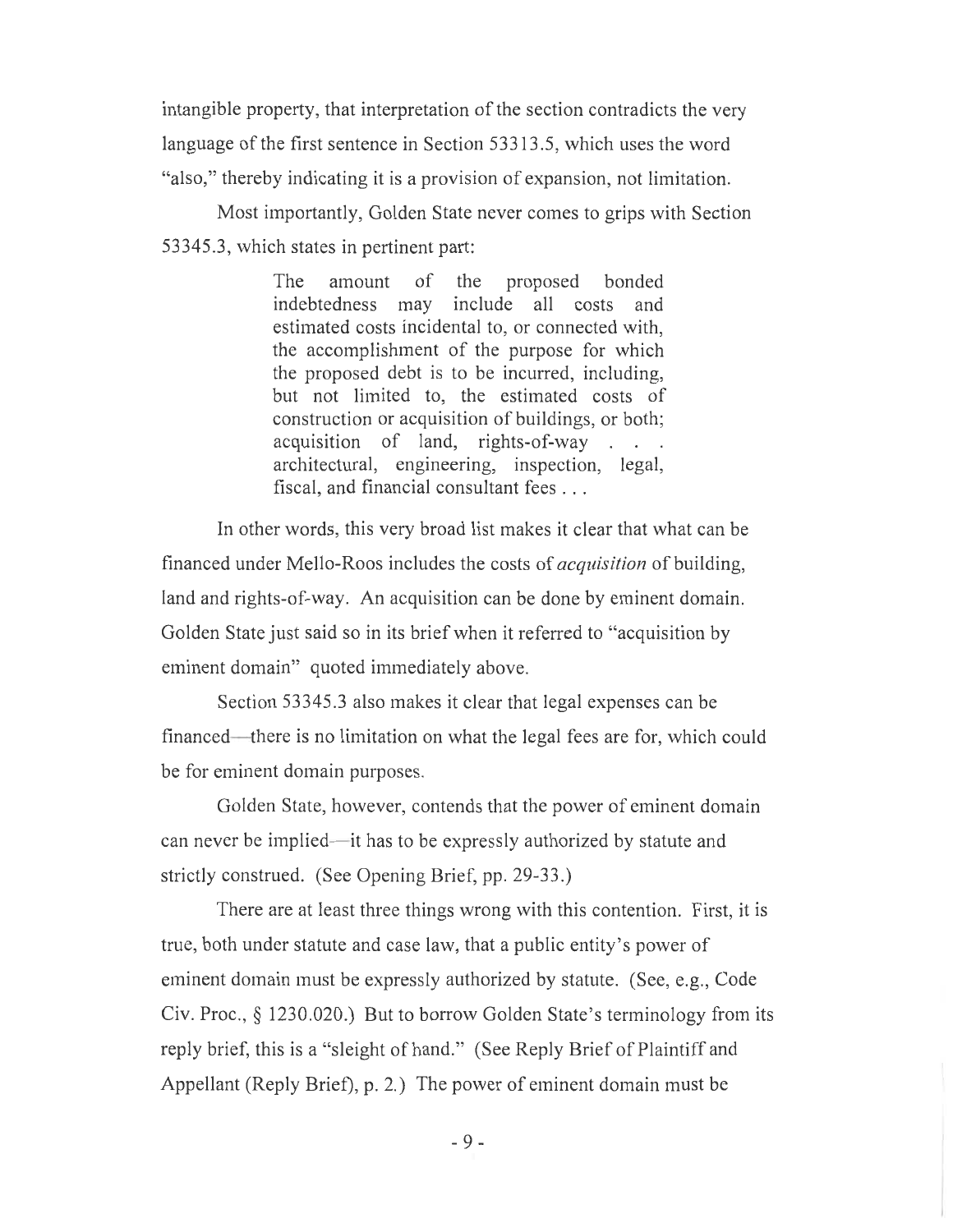expressly authorized by statute and Golden State has acknowledged that Casitas Municipal Water District has that power. (Opening Brief, pg. 3.) If any eminent domain action is to be brought, it will be brought by Casitas Municipal Water District, not the community facilities district. The "sleight of hand" consists in confusing the case law about the authority to condemn with the authority to fund condemnation and saying that an entity that is not doing the condemnation also has to have explicit eminent domain authority. The power to exercise eminent domain and the power to fund are entirely separate.

The plain language of the Mello-Roos Act authorizes the *funding* of property acquisitions. (Gov. Code, § 53345.3.) Mere funding does not and logically cannot constitute the actual exercise of the power of eminent domain. And there is nothing in Section 53345.3 to suggest that funding acquisition of property and rights-of-way is limited to particular modes of acquisition and cannot include acquisition by voluntary purchase, by eminent domain or by other means, such as by a tax, foreclosure, bankruptcy, or estate sale. To the contrary, the Act and its terms are to be liberally construed and the term "acquisition" should be broadly construed to authorize funding for the full spectrum of the modes of acquisition.

In short, given their respective roles—Casitas Municipal Water District as the condemning agency and the Mello-Roos District as a funding entity—the statutory authority for each role is separate, distinct and expressly authorized.

The second problem with this contention is that it attempts to impose a principle of strict or narrow construction on the Mello-Roos Act. (See e.g., Opening Brief, p. 31.) The Act expressly disallows that. Section 53315 says the Act "shall be liberally construed in order to effectuate its purposes." Even if the legal authorities that Golden State cites regarding how the power of eminent domain is to be strictly construed were relevant

- 10 -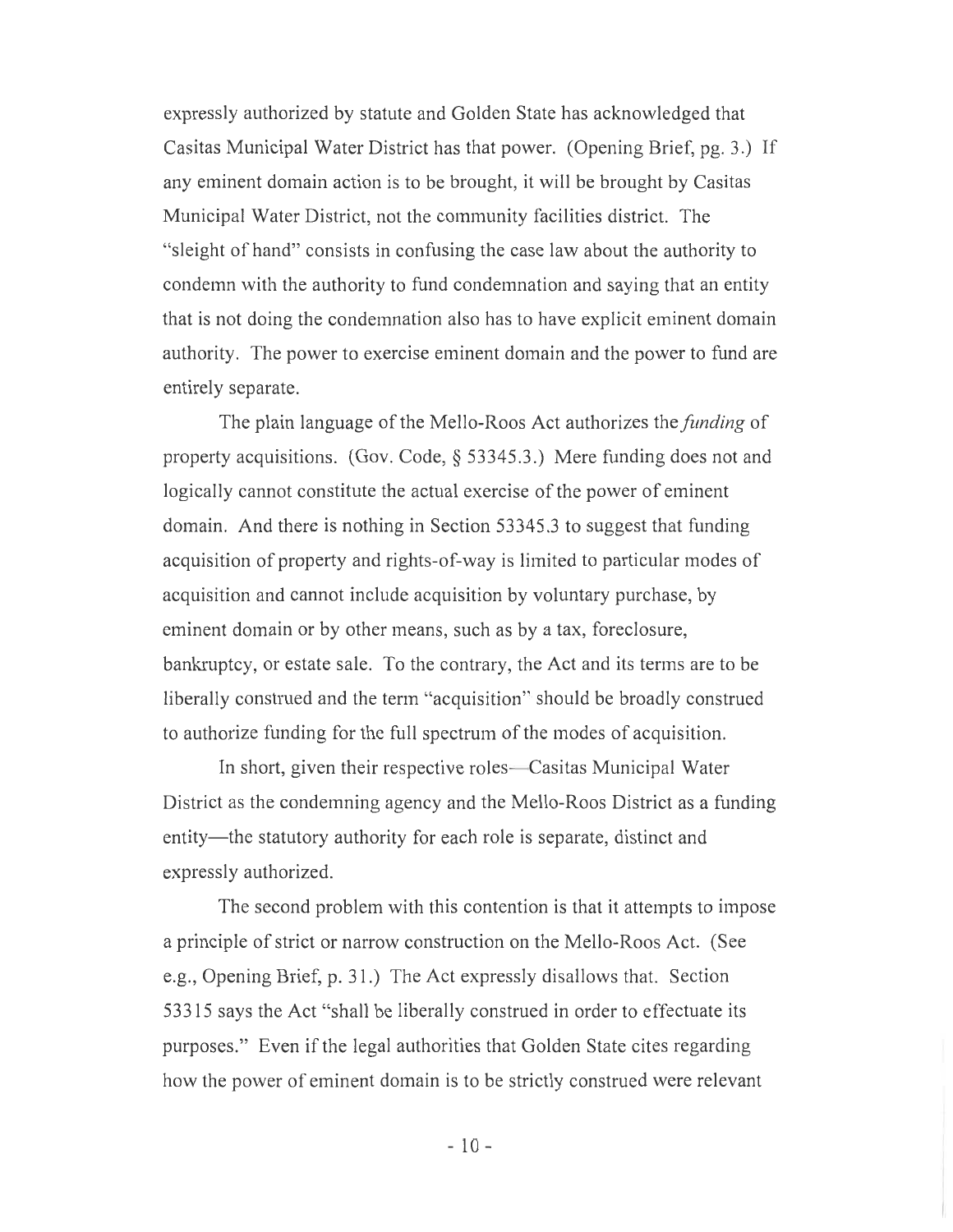(which they are not as previously explained), they still would have to be disregarded. Section 53312 states that "[ajny provision in this chapter which conflicts with another provision of law shall prevail over the other provision of law."

The third problem with this contention is that, if accepted, it would result in legal absurdities with far-reaching consequences beyond the Mello-Roos Act. Golden State essentially claims that the eminent domain power is so "awesome" that any funding mechanism must have express statutory reference to eminent domain to be used to fund eminent domain proceedings or acquisitions. This means that *every* statutory provision for taxation that a condemning public agency uses to pay its eminent domain lawyers or to pay just compensation to an owner *must* expressly say that it authorizes the use of tax revenues for such eminent domain purposes. This is not borne out by review of statutory provisions authorizing taxation. For example, a computer search of California's Revenue and Taxation Code provisions reveals they are not explicit about authorizing tax powers and revenues to fund eminent domain proceedings. Also, Section 37100.5 of the Government Code gives taxation power to cities and provides no reference to eminent domain. There is not a single statute or case that requires such an absurd result.

Golden State gives another reason why the Mello-Roos Act cannot fund eminent domain acquisitions. It argues it is possible that the eminent domain proceeding could be abandoned and that a Mello-Roos tax could be imposed for nothing. (Opening Brief, pp. 36-38.) But this is true for all projects that may be funded under Mello-Roos. It is always possible that a project may not be completed. If that possibility is enough to prevent funding under the Act, the entire act would be a nullity. At the same time, the Act does expressly allow for funding relating to alternatives and options that may never occur. Section 53321 describes what is to be included in the

-11-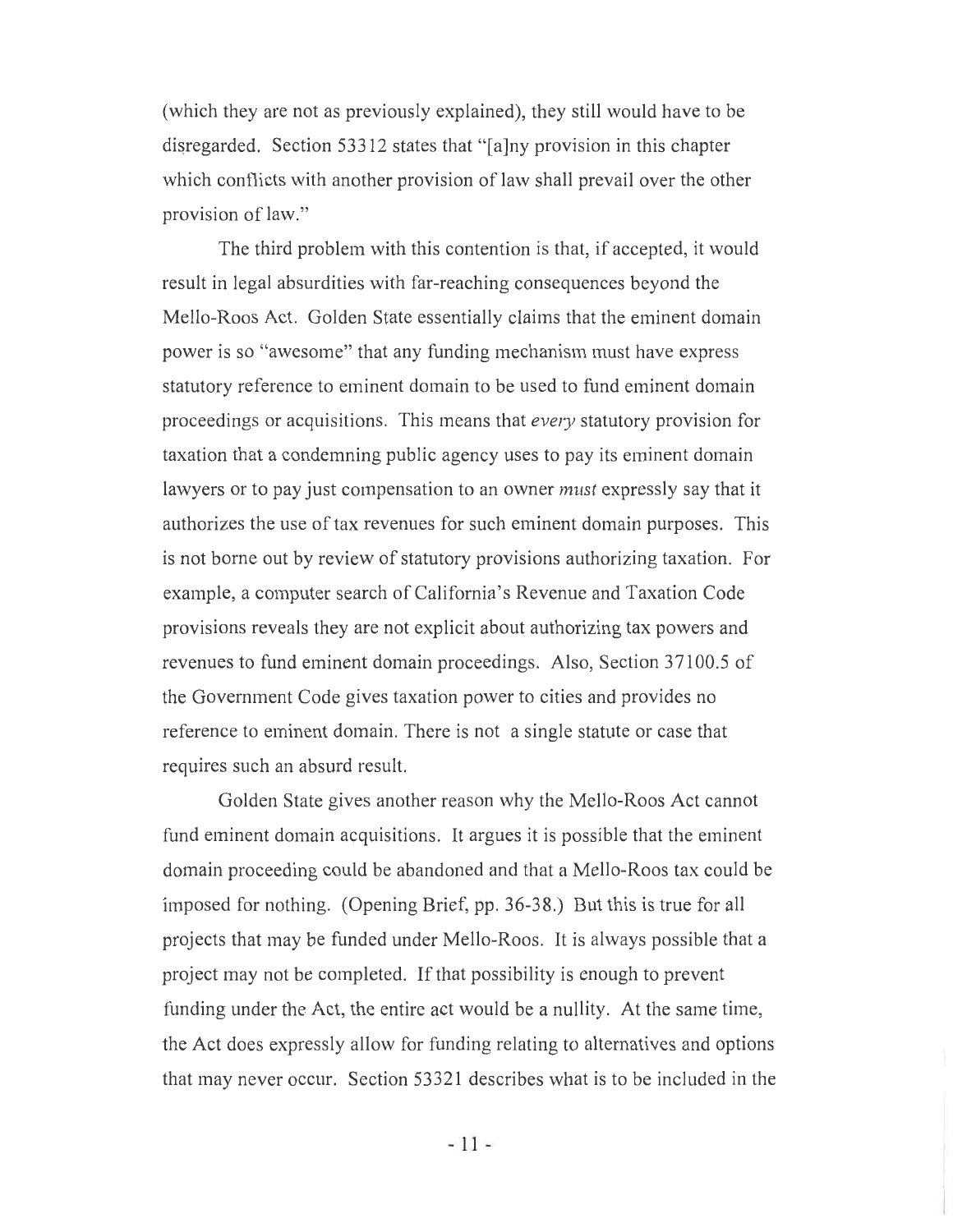resolution of intention to form a community facilities district. Section 53321, subdivision (c), states that a description of the public facilities and services proposed "may be general and may include alternatives and options, but it shall be sufficiently informative to allow a taxpayer within the district to understand what the funds of the district may be used to finance." Abandonment of eminent domain proceedings falls within the category of "alternatives and options."

Golden State's attempt to confine the Mello-Roos Act to funding of property acquisitions to voluntary sales by the owner must fail for another important reason. The Act clearly contemplates property acquisitions for major public infrastructure projects. (See Gov. Code, § 53345.3.) As noted previously, the Act expressly authorizes financing to acquire rights-of-way and easements. These can be rights-of-way for roads, sewers and water lines. There is a reason why the power of eminent domain exists. Rightsof-way for roads or pipelines, for example, can be extensive and involve literally hundreds of parcels. The failure to obtain a single parcel can end a road or pipeline project or require an expensive re-design. Without eminent domain, this would give a single property owner veto power over an entire project. As Judge Richard A. Posner of the U.S. Court of Appeals for the Seventh Circuit noted in one of his treatises, there is good economic rationale for the power of eminent domain:

> Once the railroad or pipeline has begun to build its line, the cost of abandoning it for an alternative route becomes very high. Knowing this, people owning land in the path of the advancing line will be tempted to hold out for a very high price—a price in excess of the opportunity cost of the land.

(Posner, Economic Analysis of the Law (3d ed. 1986) p. 49.)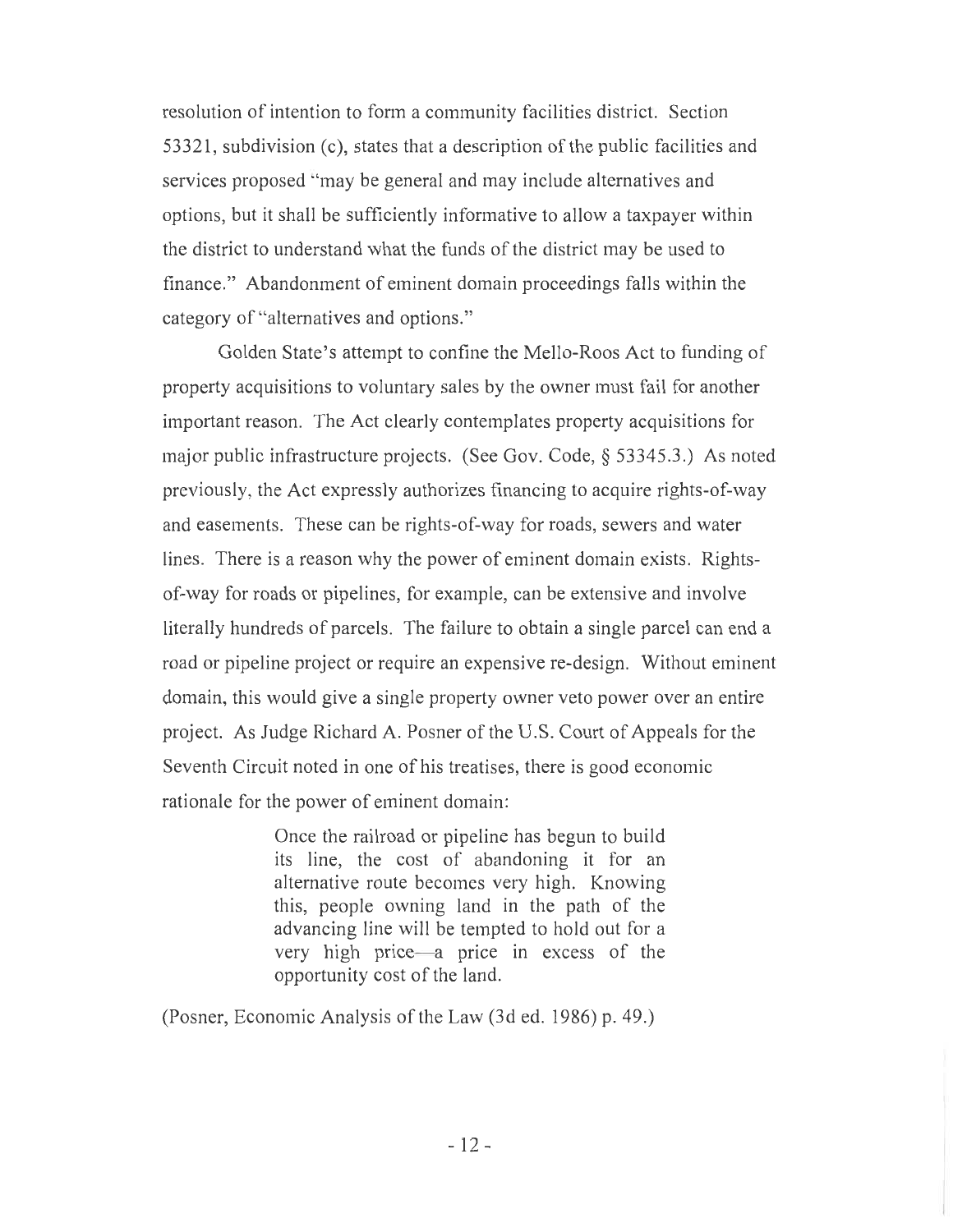If the Mello-Roos Act cannot be used to finance acquisition by eminent domain, its ability to finance public infrastructure projects involving multiple parcels would be crippled. The Act does not countenance such a result. The Act must be liberally construed to effectuate its purposes.

V.

## THE MELLO-ROOS ACT AUTHORIZES FINANCING FOR THE ACQUISITION OF EXISTING WATER SYSTEMS

Golden State further contends that "Mello-Roos cannot be used simply to replace one service provider with another, where no additional services are provided." (Opening Brief, p. 39.) It cites Section 53313, which states:

> A community facilities district tax approved by vote of the landowners of the district may only finance the services authorized in this section to the extent that they are in addition to those provided in the territory of the district before the district was created. The additional services shall not supplant services already available within that territory when the district was created.

Golden State contends that the Mello-Roos Act is being used by one service provider to supplant another and that Section 53313 prohibits this result.

Golden State, however, has completely misconstrued Section 53313 and the proposed financing by Casitas. Mello-Roos can be used to finance services and it also can be used to finance the construction and acquisition of facilities. The prohibitions in Section 53313 only apply to the financing of services. The financing here does not contemplate financing services (i.e., water service)—it proposes financing the acquisition of facilities,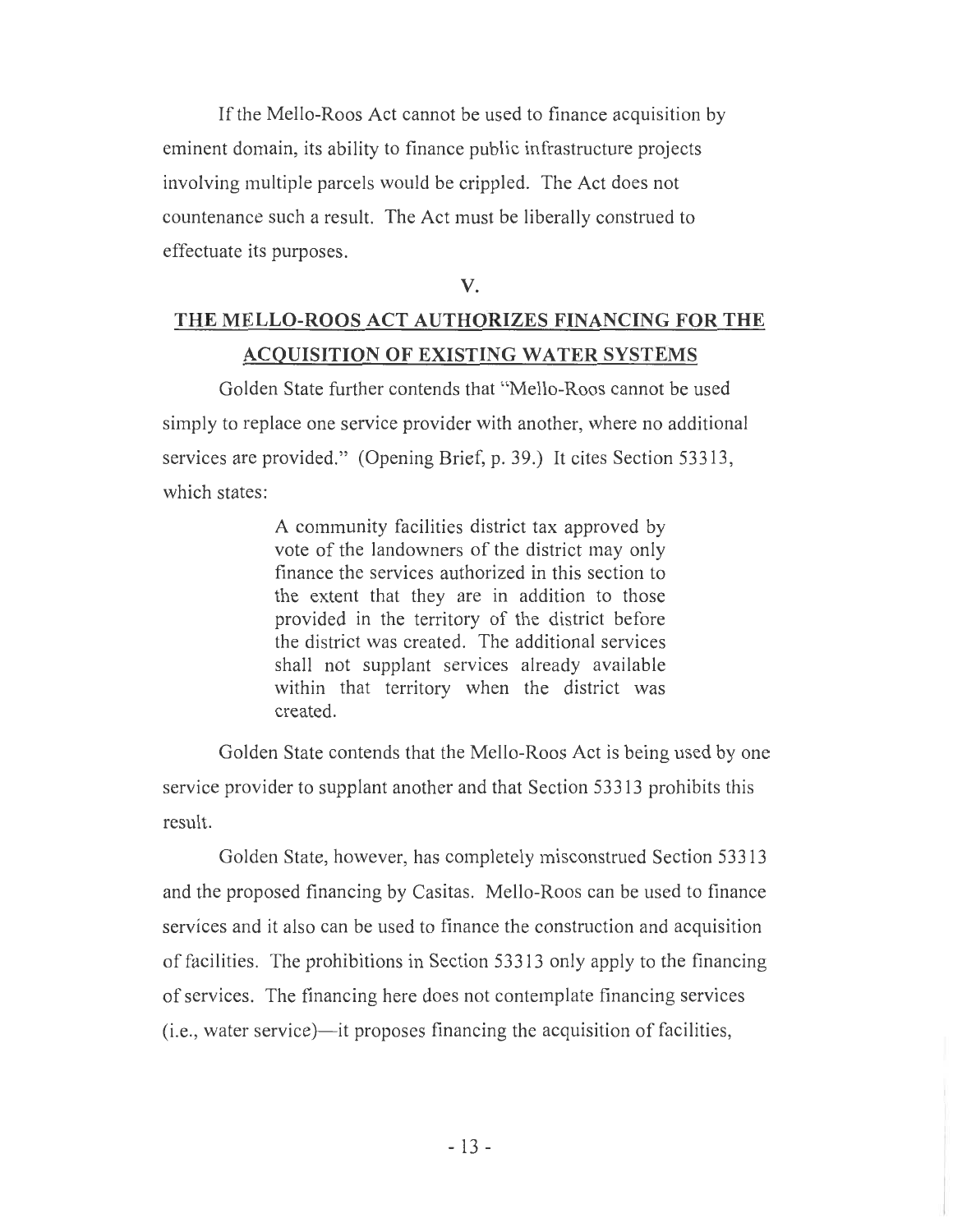which is perfectly permissible under the Act. The last sentence in Section

53345.3 makes this perfectly clear:

Bonds may not be issued pursuant to this chapter to fund any of the services specified in Section 53313; however, bonds may be issued to fund capital facilities to be used in providing these services.

Contrary to Golden State's contention that the Act does not

authorize the financing of the acquisition of existing water systems, it is

evident that the Legislature contemplated such financings. Section

53313.5, subdivision (h), states:

Any other governmental facilities that the legislative body creating the community facilities district is authorized by law to contribute revenue to, or construct, own or, operate. However, the district shall not operate or maintain or, except as otherwise provided in subdivisions (e) and (k), have any ownership interest in any facilities for the transmission or distribution of natural gas, telephone service, or electrical energy.

Here the Legislature prohibits Mello-Roos financing to obtain ownership of specific utility facilities, i.e., natural gas, telephone service, or electrical energy. Conspicuous by its absence is no prohibition of financing the ownership of any facilities involved in the transmission or distribution of water. This cannot be a coincidence. Under the principle of *inclusio unius est exlusio alterius,* exceptions may not be added where the Legislature has spoken clearly to prescribe a rule and at the same time has narrowly limited any exceptions to the rule. *(Courtesy Ambulance Service v. Superior Court* (1992) 8 Cal.App.4th 1504, 1514.)

Most importantly, if Golden State's position were upheld it would have grave policy consequences. Throughout California there are "Mom and Pop" water systems that are poorly capitalized and on the verge of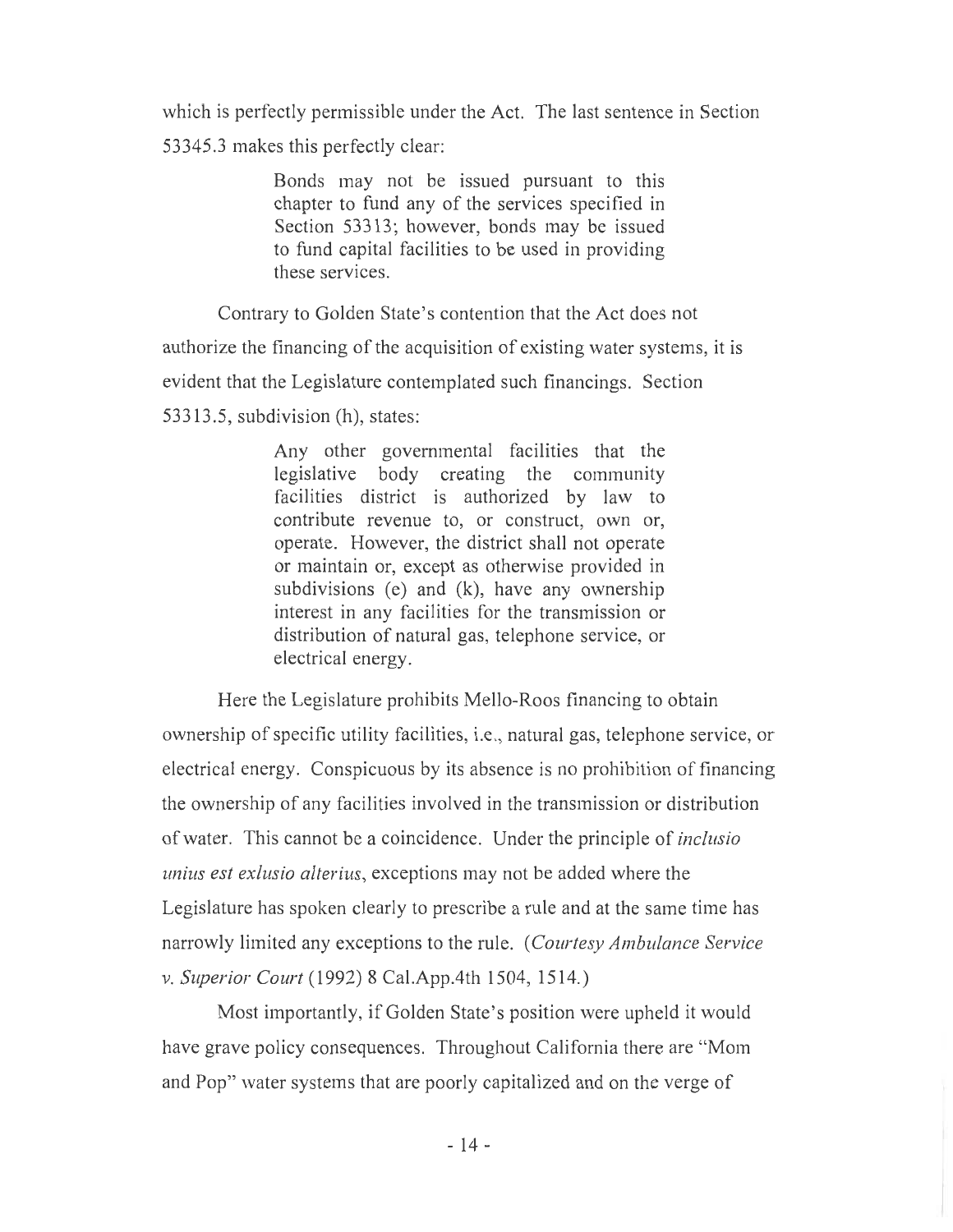financial collapse. In adopting its Water Action Plan that sets policy on

water issues. the California Public Utilities Commission observed:

Smaller water companies often do not have the resources or expertise to operate in full compliance with increasingly stringent and complex water quality regulations. Many water companies are too small to be viable in the long-term, raising questions as to whether they will be able to continue to provide clean and reliable water in the future. DPH [Department of Public Health] requests Class A utilities (over 10,000 connections) to report on an annual basis which smaller utilities they might consider purchasing.

(California Public Utilities Commission, *2010 Water Action Plan* (Oct. 2010) <http://docs.cpuc.ca.gov/ PUBLISHED Graphics/ 125501.PDF> [as of January 25, 2015].)

The Public Water System Investment and Consolidation Act of 1997 added Sections 2718, 2719, 2720 to the Public Utilities Code. In this Act the Legislature essentially declared the desirability of acquiring and consolidating marginal water companies.

In fact, Golden State has pending before the California Public Utilities Commission its application to acquire such a marginal water company. In arguing in its application that its acquisition of Rural Water Company is in the public interest, Golden State stated:

> The Rural Water system is a relatively small system that has been owned and operated since 1988 by Charles Baker. Mr. Baker, the sole shareholder of Rural, has overseen the growth of the company from 142 customers to 935 customers over a period of 25 years. Due to his advancing age, Mr. Baker has determined that it is in his and his customers' best interest for him to sell the Rural water system. Mr. Baker is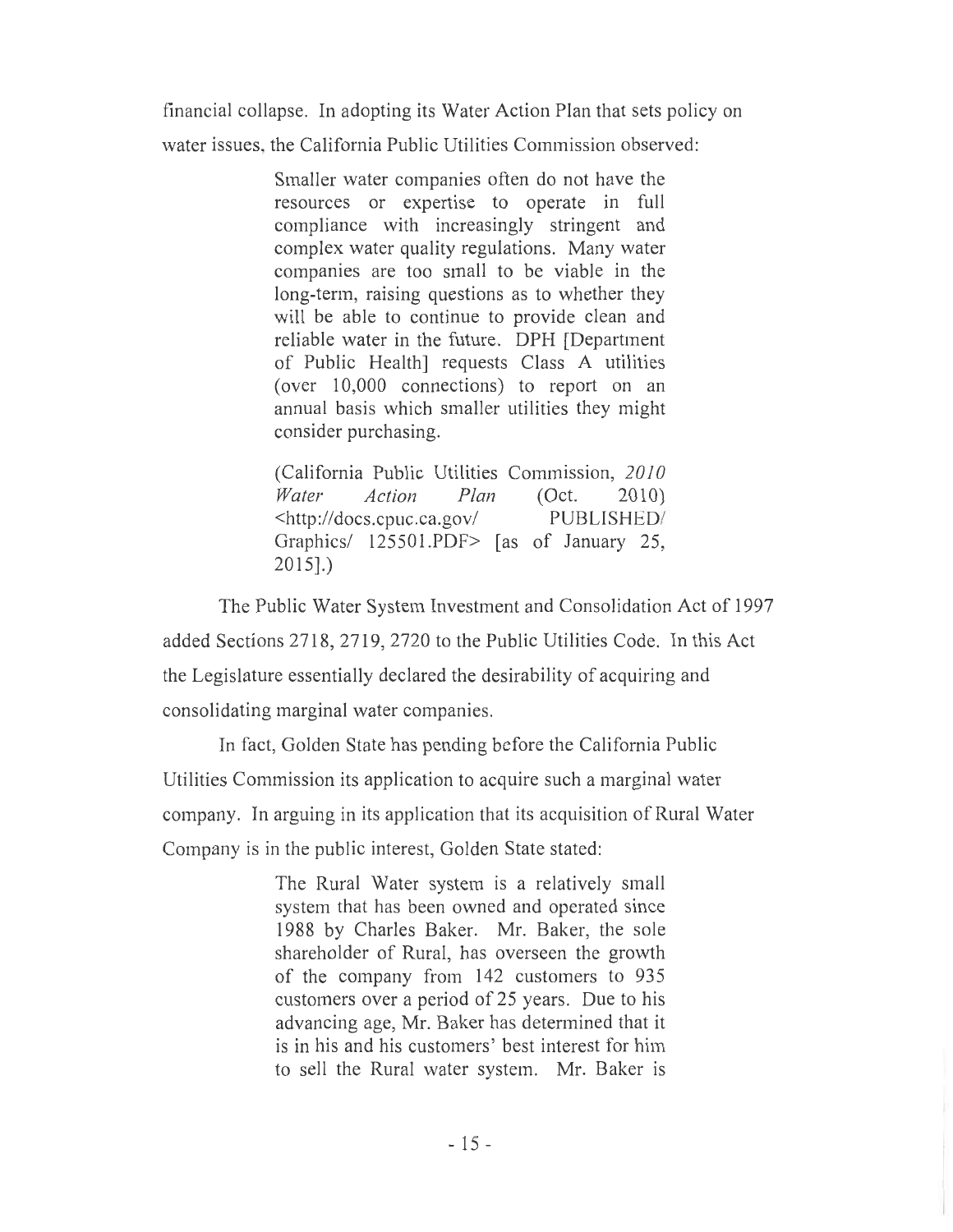now over 80 years old and no longer drives, making it difficult if not impossible for him to continue to operate the Rural system. In addition, Mr. Baker does not have any family members that are interested in taking over the operations of the company. Given these circumstances it is appropriate and reasonable for Mr. Baker to sell the Rural water system.

(Rural Water Company & Golden State Water Company, *Application of Rural Water Company and Golden State Water Company for an Order Authorizing Rural Water Company to Sell and Golden State Water Company to Purchase the Public Utility Assets of Rural Water Company, and Request for Expedited, Ex Parte Consideration* (Oct. 10, 2013) <http://docs.cpuc.ca.gov/PublishedDocs/Efile/G 000/M079/K258/79258140.PDF> [as of January 25, 2015], citations omitted.)

It is perhaps fortunate for the 935 water customers of Rural Water Company that Golden State as a profit making corporation found it in its economic interest to acquire the company. But what if it didn't? What if no one was interested, except maybe a community seeking assistance through the Mello-Roos Act? Golden State, if it has its way, would say that is not an option. Under its interpretation of the Act, financing to acquire Rural Water Company or other companies like it, would never be allowed—even if fully voluntary. The most Golden State can say to water customers in such circumstances is "good luck."

But fortunately for water customers throughout California, Golden State's interpretation of the Mello-Roos Act is wrong. The Mello-Roos Act remains a tool available to communities to acquire marginal water companies to prevent businesses and residents from being stranded without a reliable supplier of water.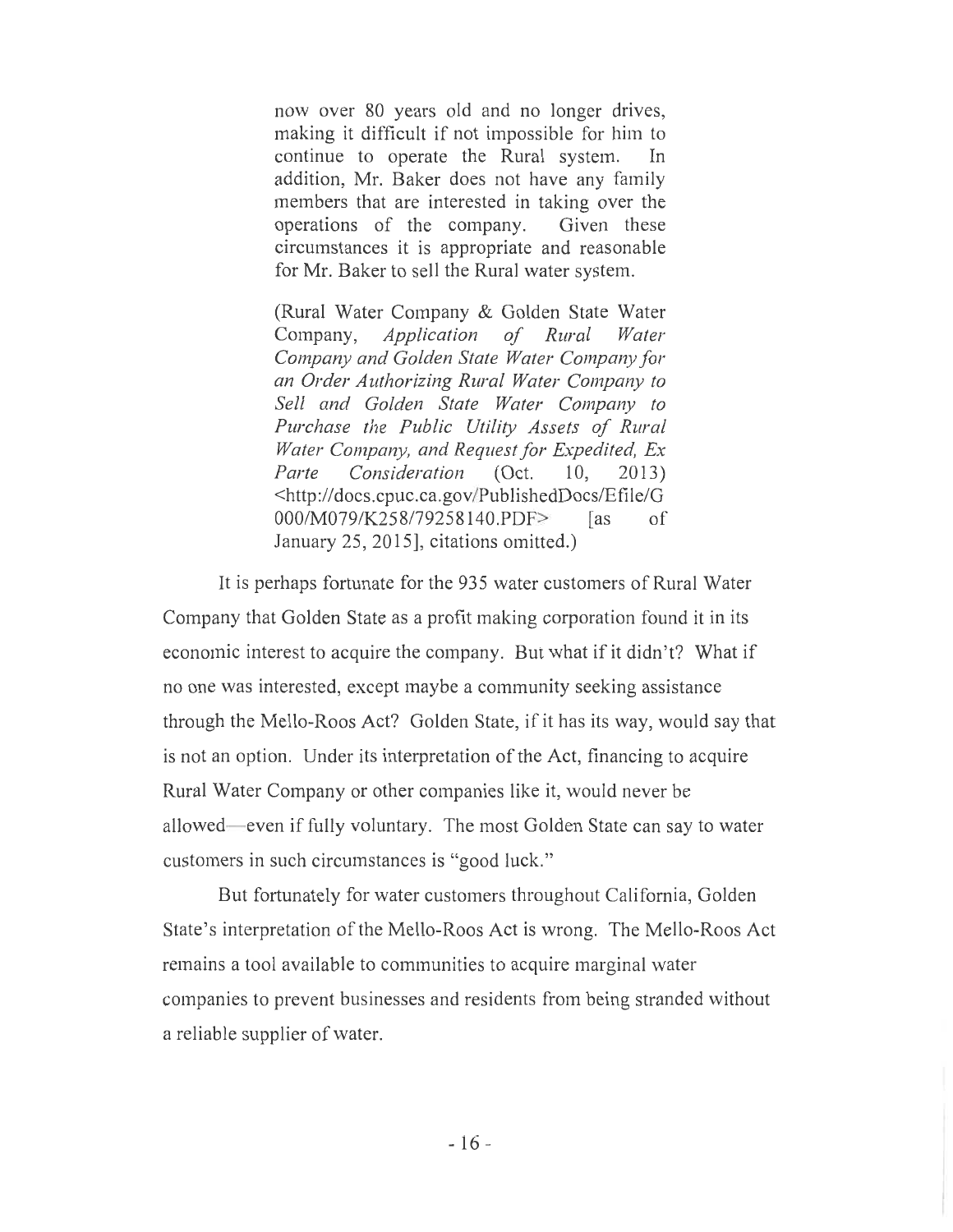#### **CONCLUSION**

VI.

The importance of the Mello-Roos Act is undisputed and recognized in the case law. "The Mello-Roos Act is an important feature of the local fiscal landscape, providing local officials with a key tool for accumulating the public capital needed to pay for the public works projects that make new residential development possible." *(Azusa Land Partners v. Dept. of Industrial Relations* (2010) 191 Cal.App.4th 1, 24, fn. 12, citation omitted.)

This key tool cannot be exercised by mere bureaucratic fiat. The Mello-Roos Act provides the safeguard of elections. It allows qualified voters in local communities to vote on whether to tax their property in order to provide financing for essential public facilities and services. Golden State in its opening brief comes close to expressing a sense of disdain for this electoral process. In downplaying the 87% approval by voters to impose a tax on their property, it says that it is not the job of judges "to count noses." (Opening Brief, p. 42.) It is not the job of judges to disenfranchise voters either. This is in effect what Golden State would have this Court do.

Golden State implores everyone to read the statute. This brief has followed this request by reviewing in detail the language of the Act itself Golden State's interpretations of the Act are not supported by a fair reading of the Act; in fact, they are refuted. Golden State would interpret the Act in a manner that undermines its objectives, contrary to the crystal clear mandate of the Act itself that it be interpreted to effectuate its objectives. Golden State's approach would effectively repeal provisions of the Act under the guise of interpretation.

The Association of California Water Agencies, the League of California Cities, the California Association of Counties, and the California Special Districts Association respectfully urge this Court to reject Golden

-17-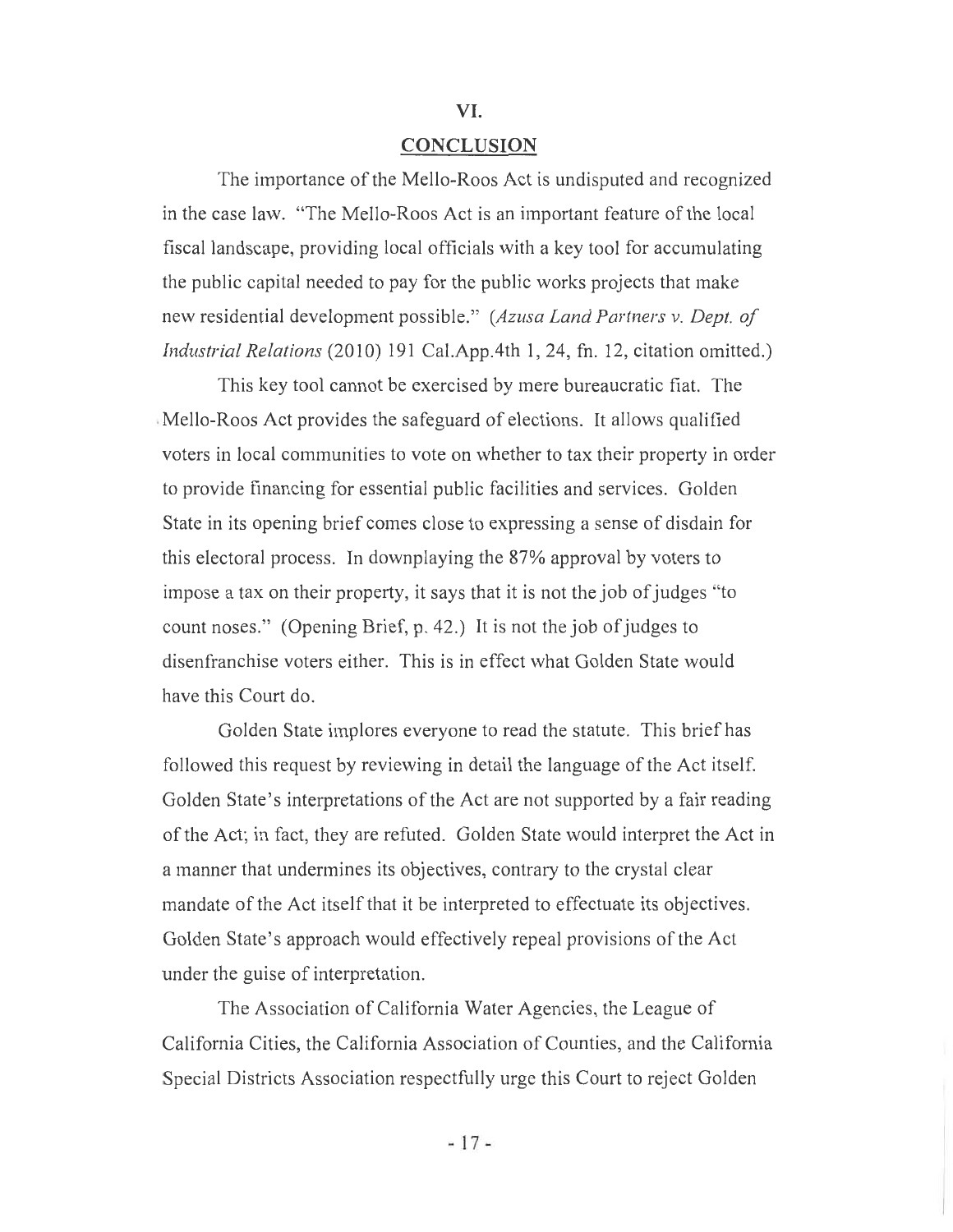State's statutory interpretations, uphold the trial court's decision and judgment, and re-affirm the Mello-Roos Act as a financing instrument that allows local communities to invest in their future.

Respectfully submitted, Dated: January 28, 2015 BEST BEST & KRIEGER LLP

By: *(6.ctia(* 44lie-t *<sup>047</sup>*

 $Kendall H. MacVey$ Kira L. Klatchko Attorneys for Amici Curiae Association of California Water Agencies, League of California Cities, California State Association of Counties, and California Special Districts Association as Amici Curiae on behalf of Defendants and Respondents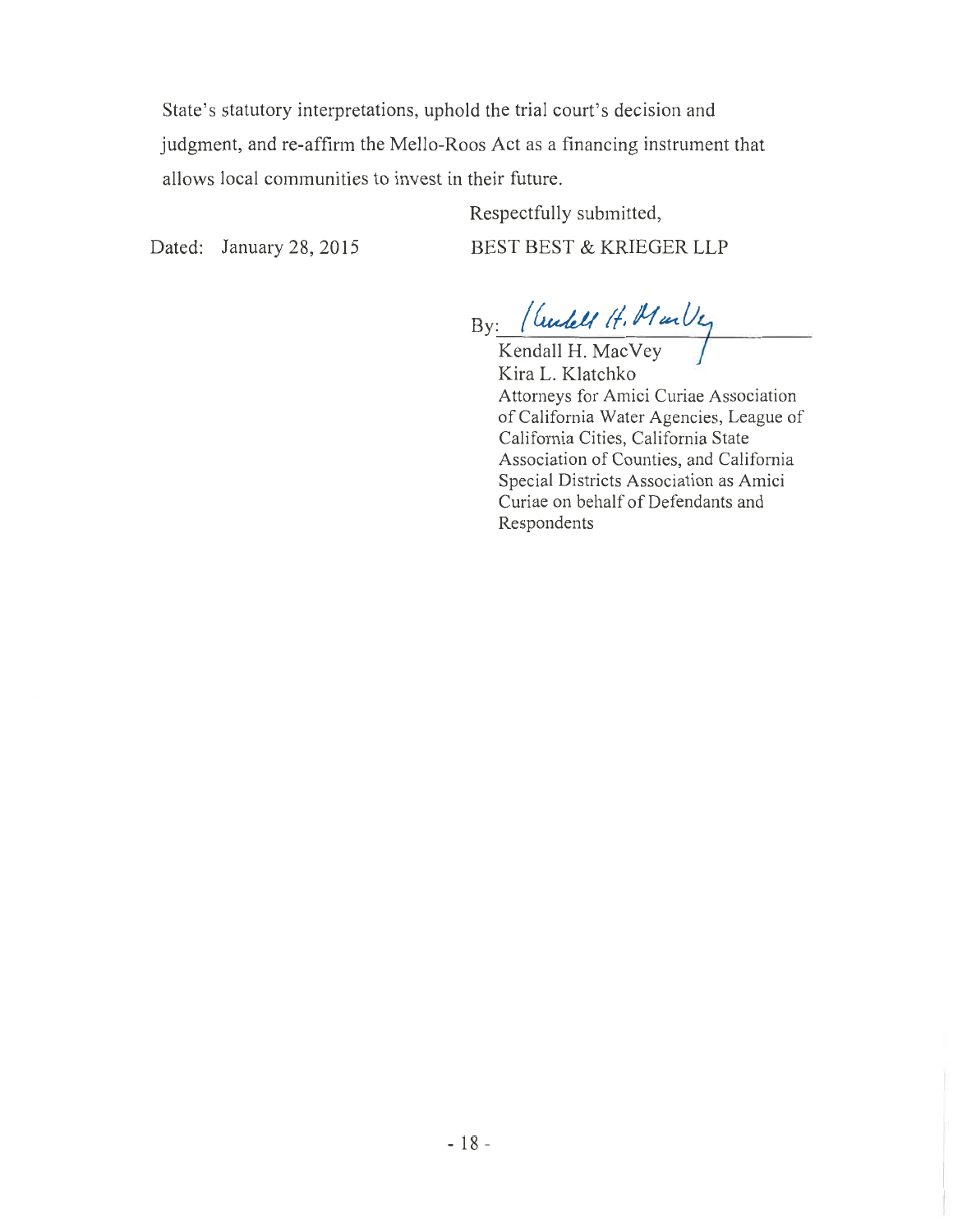### **CERTIFICATE OF WORD COUNT**

The text of this Application For Leave To File Amici Curiae Brief; Proposed Amici Brief In Support Of Defendants/Respondents Casitas Municipal Water District And Casitas Municipal Water District Community Facilities District No. 2013-1 (Ojai) consists of 5589 words as counted by the Microsoft Word 2010 word-processing program used to generate said document.

Dated: January 28, 2015 BEST BEST & KRIEGER LLP

By: *<i>/ Centel/ H. Mar* Veg

Kendall H. MacVey Kira L. Klatchko Attorneys for Amici Curiae Association of California Water Agencies, League of California Cities, California State Association of Counties, and California Special Districts Association as Amici Curiae on behalf of Defendants and Respondents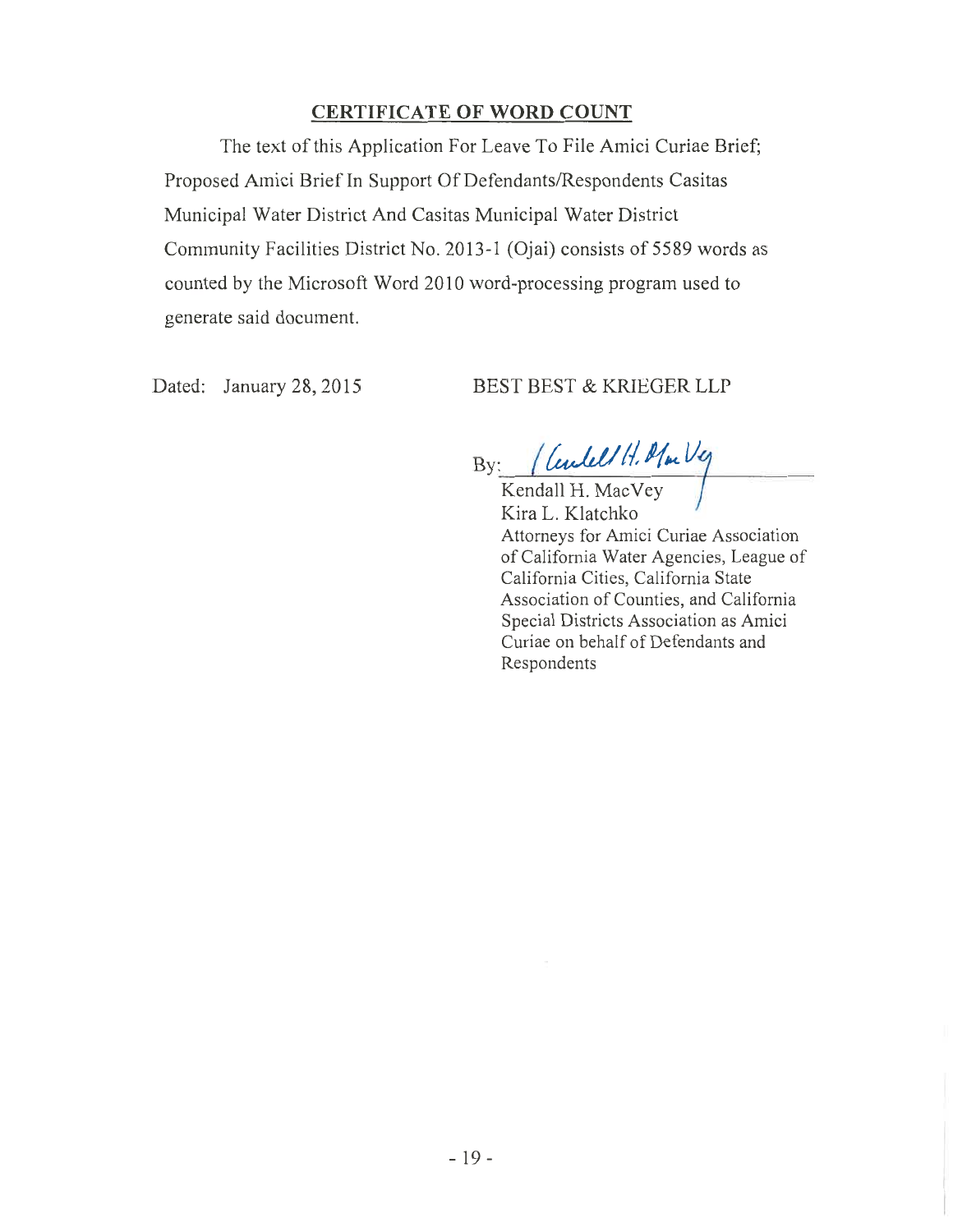#### PROOF OF SERVICE BY OVERNIGHT DELIVERY

I am a citizen of the United States and employed in Riverside

County, California. I am over the age of eighteen years and not a party to

the within-entitled action. My business address is 3390 University Avenue,

5th Floor, P.O. Box 1028, Riverside, California 92502. On January 28,

2015, I deposited with Federal Express, a true and correct copy of the

within documents:

#### APPLICATION FOR LEAVE TO FILE AMICI CURIAE BRIEF; PROPOSED AMICI BRIEF IN SUPPORT OF DEFENDANTS/RESPONDENTS CASITAS MUNICIPAL WATER DISTRICT AND CASITAS MUNICIPAL WATER DISTRICT COMMUNITY FACILITIES DISTRICT NO. 2013-1 (OJAI)

in a sealed envelope, addressed as follows:

Michael M. Berger George M. Soneff Edward G. Burg Benjamin G. Shatz Manatt, Phelps & Phillips, LLC 11355 West Olympic Blvd Los Angeles, CA 90064-1614 (310) 312-4000; (310) 312-4224 fax  $mmberger@manatt.com$ 

*Attorneys for Plaintiff and Appellant*  Golden State Water Company 1 copy

Dennis LaRochelle Arnold Bleuel LaRochelle Mathews *&* Zirbel 300 Esplanade Drive, Suite 2100 Oxnard, CA 93036 (805) 988-9886; (805) 988-1937 fax  $dlarochelle(a'atozlaw.com)$ 

Jeffrey M. Oderman Rutan & Tucker LLP 611 Anton Blvd., Suite 1400 Costa Mesa, CA 92626-1998 (714) 641-5100; (714) 546-9035 fax *Attorneys for Respondents* 

Casitas Municipal Water District; Casitas Municipal Water District Community Facilities District No. 2013.1 Ojai; All Persons Interested in Validity of Casitas Municipal Water District Resolutions Nos. 13.12, [etc.] 1 copy

*Attorneys for Respondents* 

Casitas Municipal Water District; Casitas Municipal Water District Community Facilities District No. 2013.1 Ojai; All Persons Interested in Validity of Casitas Municipal Water District Resolutions Nos.